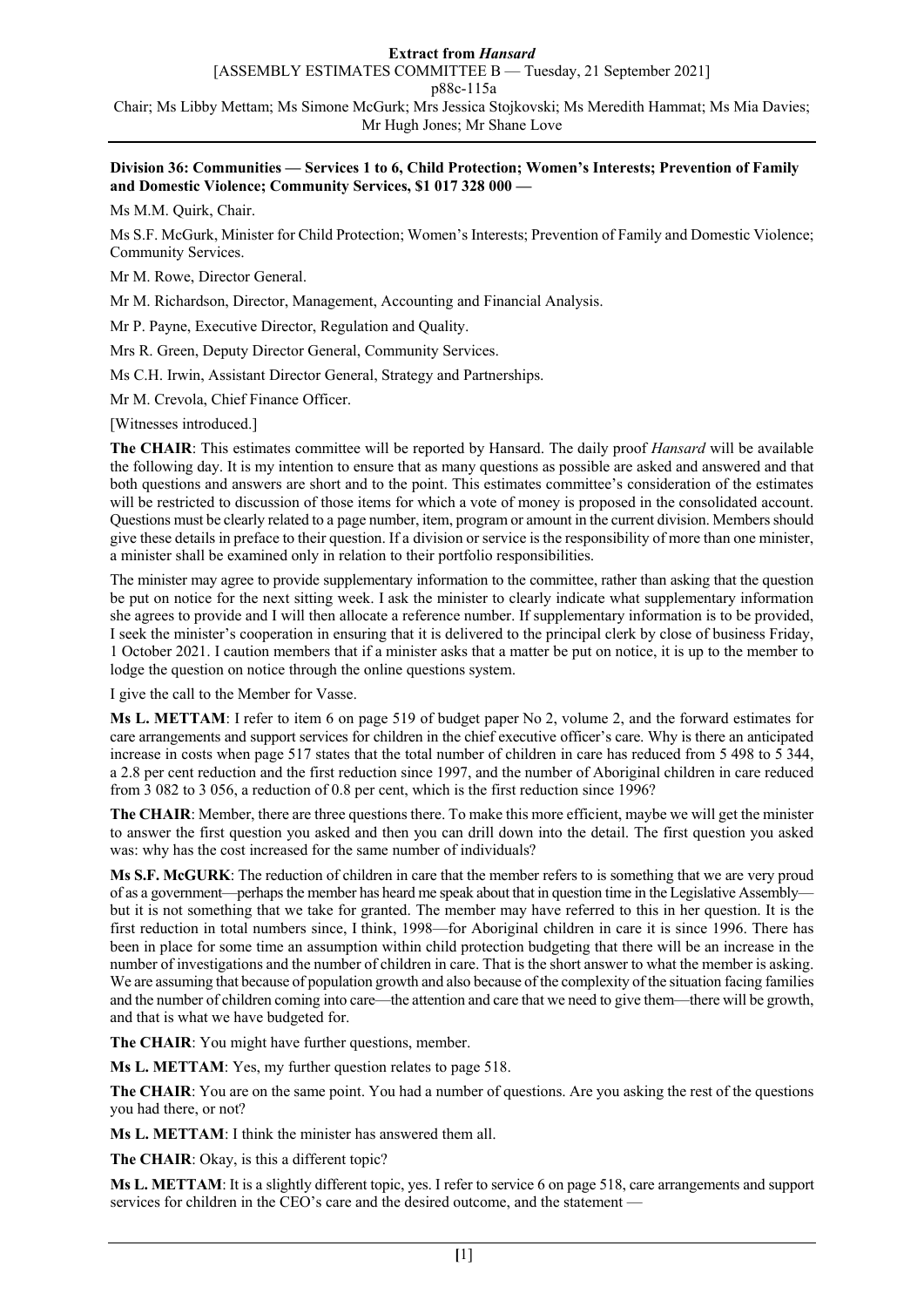[ASSEMBLY ESTIMATES COMMITTEE B — Tuesday, 21 September 2021]

p88c-115a

Chair; Ms Libby Mettam; Ms Simone McGurk; Mrs Jessica Stojkovski; Ms Meredith Hammat; Ms Mia Davies; Mr Hugh Jones; Mr Shane Love

Children and young people in the Chief Executive Officer's … care receive a high quality of care and have much improved life outcomes.

I note that the review into residential care placement decisions report was released last week. It highlights that the opposite appears to be occurring with regard to children in the care of the CEO who have been subject to sexual abuse and rape. Why did the department place young victims in the same residences as the perpetrators?

**Ms S.F. McGURK**: Is the question why some children with harmful sexual behaviours were placed in the same residential facilities as other children?

### **Ms L. METTAM**: Yes.

[9.10 am]

**Ms S.F. McGURK**: Practice guidelines for children with very difficult behaviours have been in place in the department for some time. That is the nature of children in care, particularly those in residential care. They will have a series of challenges, including behavioural challenges or difficulty regulating their behaviour, or past trauma that has not been resolved. Some of those difficult behaviours include harmful sexual behaviours. A risk assessment is done to determine what placements are best for those young people depending on the nature of those behaviours, including whether they may be placed in group homes with other children. Risk assessments are done to determine whether they should be placed with other children at all. That is probably the best answer I can give to the member's question. The practice guidelines contemplate that it is possible for children with harmful sexual behaviours to be placed in group homes. However, when those behaviours are of an extreme nature, some of those children will be classed as what is called a reportable offender, so the court will decide that their harmful sexual behaviour is of such a difficult nature that they become categorised under the law as a reportable offender. The department has made a decision that no children who are notified as reportable offenders by the court will be placed in group homes with other children. That is when the department knows that that child is a reportable offender.

**Ms L. METTAM**: Knowing that a child exhibits harmful sexual behaviours, how can the Department of Communities, which is meant to be protecting children, justify such a decision—this has obviously been expressed by the Commissioner for Children and Young People—when it has knowingly allowed for someone with harmful sexual behaviour to be in the same residential care as a victim of child sex abuse?

**Ms S.F. McGURK**: I referred to some of these issues in the Parliament recently, and the investigation by the Commissioner for Children and Young People into the department's policies and practices of placing children with harmful sexual behaviours in residential care settings. This independent review was tabled in the Parliament only last week. In my response, I said that the Royal Commission into Institutional Responses to Child Sexual Abuse referred quite a bit to children with harmful sexual behaviours. In fact, one of the things that can occur when young children are abused is that their perception of sexuality changes and they start to demonstrate some sexualised behaviours as a result of that abuse. The royal commission investigated and talked about this matter quite a bit. In fact, around Australia, and internationally, there is an emerging body of work to understand what is considered age appropriate and, if you like, normal behaviour, on what is a long continuum—for instance, what matters are perhaps concerning but not considered harmful sexual behaviours, what are harmful sexual behaviours, and then what are quite serious behaviours. As I said, in some instances, the court will determine whether some of those children are actually reportable offenders. As a result of the investigation by the children's commissioner, the department made a decision that when it notes that young people are reportable offenders, they will not be placed with other children. First of all, the royal commission talked about this issue and made a number of recommendations on how we deal with these matters. In fact, the federal government and all jurisdictions agreed that a national centre will look at best practice and responses to children with harmful sexual behaviours. The federal government has not yet made a decision about establishing that national centre but I have raised it with the appropriate federal minister, Minister Ruston, and we understand that a decision is imminent. It is an emerging body of work to determine how we respond to children with harmful sexual behaviours, how we identify them, what treatment practices are considered, and the best approach. That is the first point.

The second point is that in a residential care setting, each child has a safety plan developed in conjunction with their care team that identifies possible risks posed or experienced by the child. The plan contains specific strategies to mitigate those risks to the child and to others. That is generally what occurs. When a child exhibits harmful sexual behaviours, a risk assessment is carried out by the department. That is contemplated in the practice manual that governs the departmental workers or the community sector organisation workers who work with those children.

Training is currently being rolled out to residential staff to improve the identification of and responses to children exhibiting harmful sexual behaviours. That was another response to the Commissioner for Children and Young People's report that we spoke about before. This training includes indicators of sexual abuse and harm, responding to disclosures, ensuring that children's voices are heard, and reporting processes. That system is similar to the traffic lights framework produced by an organisation called True Relationships and Reproductive Health. As I said, there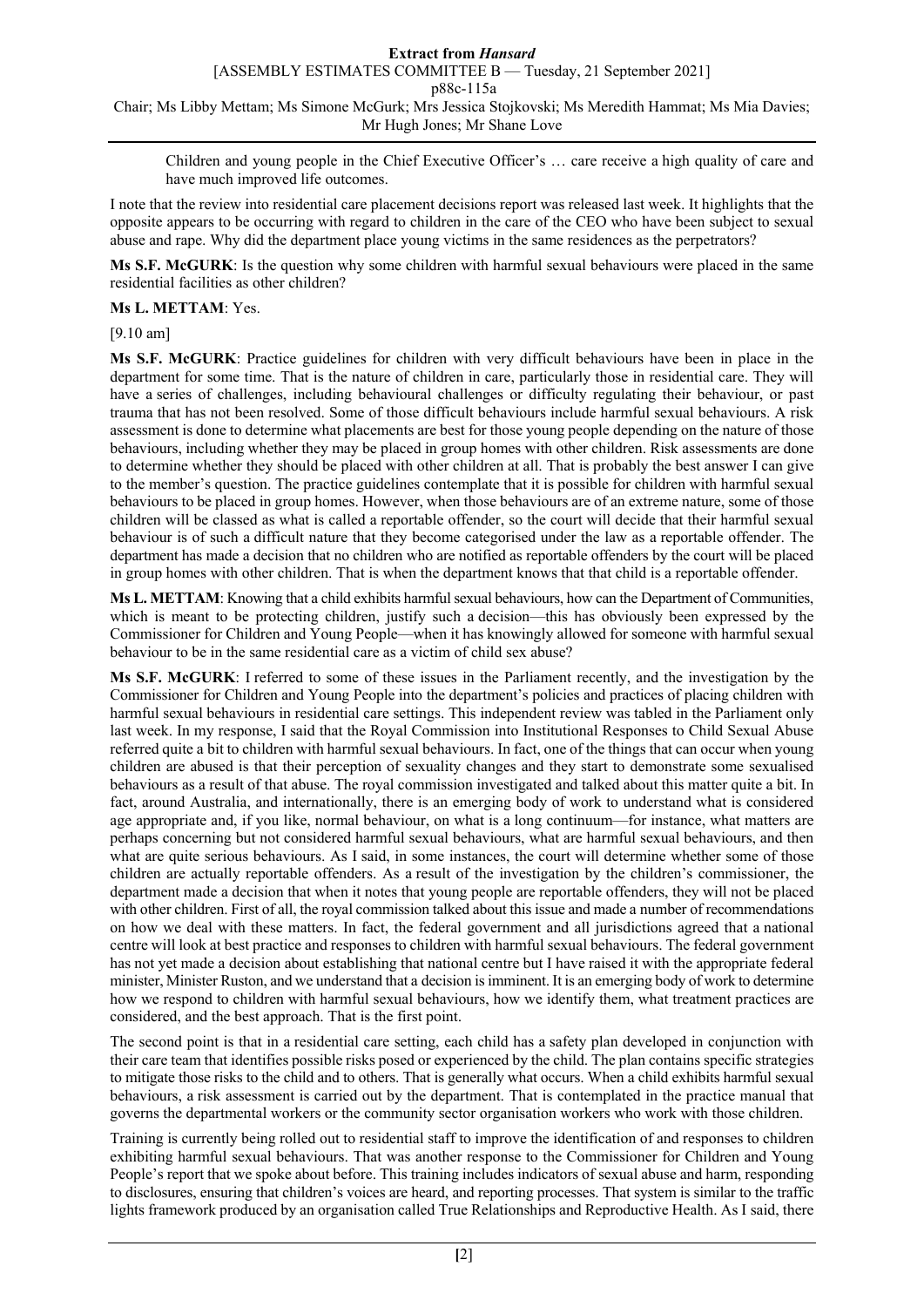is an emerging body of understanding and response on how to deal with harmful sexual behaviours. As a result of the work that has been done by the Department of Communities, we are increasing the capacity of our care team staff and residential care staff to understand what we know about that work through the rollout of training and ensuring that individual safety plans are done for young people placed in care settings.

**Ms L. METTAM**: The minister has referred to the report that was tabled last week and to the case that highlighted a number of concerns. As was highlighted in the report, the victim, Macie, said that she had raised concerns about Lee on a number of occasions and the threats that she felt because of his behaviour. What commitment has the department or the minister made to ensure that those recommendations will be implemented?

**Ms S.F. McGURK**: I have addressed that question, which I mentioned in Parliament last week. The department has made a commitment that it will not knowingly place a reportable offender—a young person with harmful sexual behaviours—in a residential care setting with other young people. That change of policy was made by the department as a result of that case and the investigation by the Commissioner for Children and Young People.

[9.20 am]

**Ms L. METTAM**: How many times has this occurred, and are there still any instances where victims and perpetrators are housed together in the same residence?

**Ms S.F. McGURK**: There are no instances now where reportable offenders are placed in residential care settings with other children.

**Ms L. METTAM**: What about since 2017? Is the minister aware of —

**The CHAIR**: With all due respect, member, you might want to limit that, because that may cover a previous term of government.

**Ms L. METTAM**: I will rephrase that. How many times has this occurred since the minister has been Minister for Child Protection?

**The CHAIR**: We are dealing with this budget, member. I do not know that you can ask that.

**Ms S.F. McGURK**: I would also ask the member to refer to a particular line item in the budget so we can be clear on what we are talking about in relation to the budget.

**Ms L. METTAM**: Okay. I refer to budget paper No 2, *Budget Statements Volume 2*, and the line item "Child Protection Assessments and Investigations". In the "Outcomes and Key Effectiveness Indicators" table, it states that the outcome is that children and young people needing protection are safe from abuse and harm.

**The CHAIR**: This is a different page from the one you cited before for this line of questioning.

**Ms L. METTAM**: No.

**The CHAIR**: Page 518?

**Ms L. METTAM**: Page 518. It is the same area, but I would say that this is much to do with —

**The CHAIR**: All right, which paragraph?

**Ms L. METTAM**: Service 6, "Care Arrangements and Support Services for Children in the CEO's Care".

**The CHAIR**: Okay, so we are back on page 519.

**Ms L. METTAM**: I am just asking: how many times have young victims been in the same residence as perpetrators since the start of the forty-first Parliament?

**Ms S.F. McGURK**: Sorry; I am a bit unclear about what the member's question is. Is she asking about young people who are victims who have been in the same residential care setting as their perpetrator—was that the question?

**Ms L. METTAM**: Yes.

**Ms S.F. McGURK**: Victims of what, and perpetrators of what?

**Ms L. METTAM**: Victims of child sexual abuse—how many times have we seen instances where there have been victims like Macie in the same residence as perpetrators such as Lee? How many other occasions is the minister aware of?

**Ms S.F. McGURK**: The member will have to be more specific. If she says "victims like 'Macie'", it gives me no indication of what she is talking about, at all; and, perpetrators of what? In the child protection system there are a number of children who have been harmed or who are at risk of harm; that is the nature of them coming into the child protection system. I need to be clear about what the member is asking if she wants me to give her an accurate answer.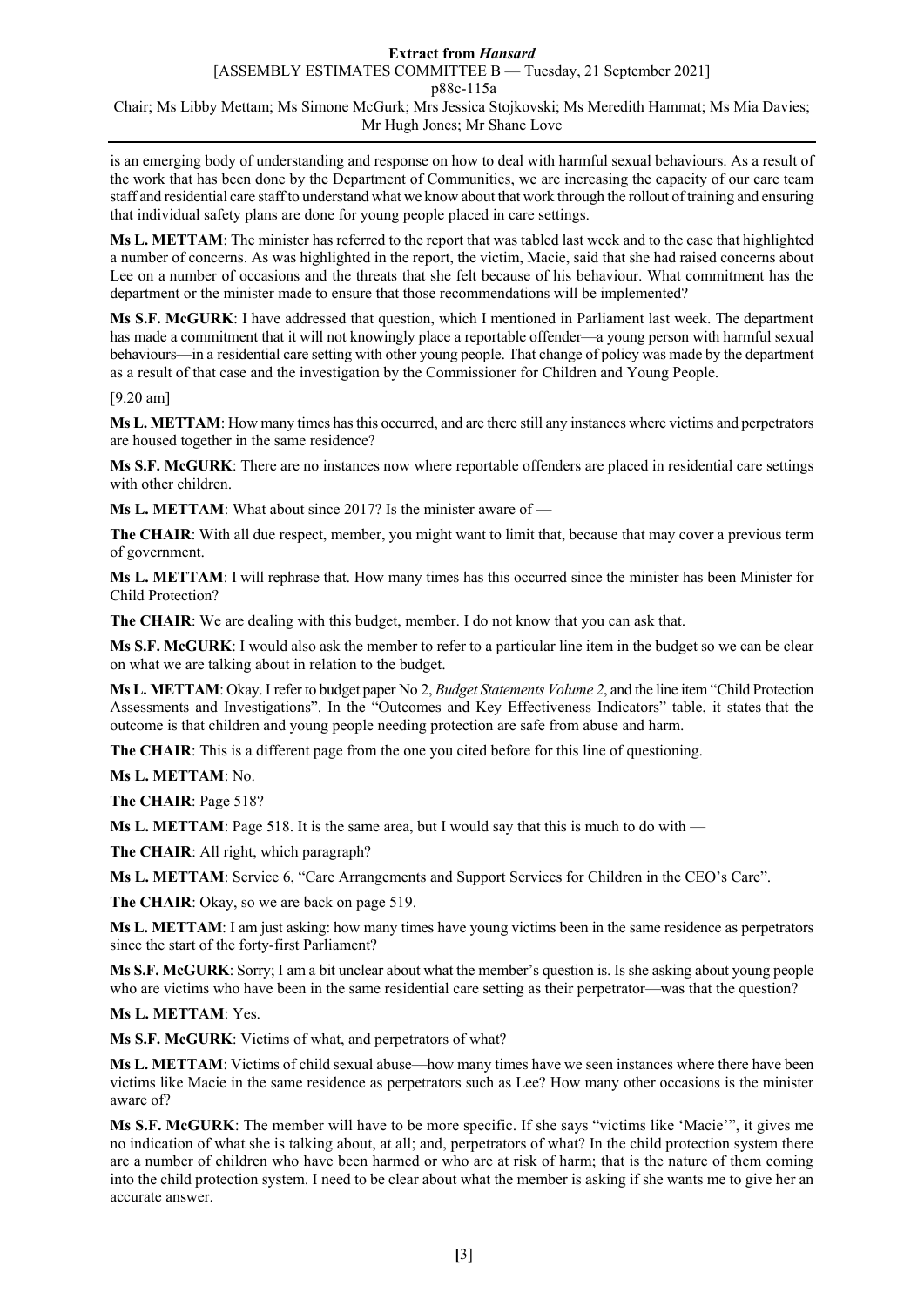[ASSEMBLY ESTIMATES COMMITTEE B — Tuesday, 21 September 2021]

p88c-115a

Chair; Ms Libby Mettam; Ms Simone McGurk; Mrs Jessica Stojkovski; Ms Meredith Hammat; Ms Mia Davies; Mr Hugh Jones; Mr Shane Love

**Ms L. METTAM**: I will try again. How many children who have been under the care of the Department for Child Protection and Family Support and who have been in the CEO's care have been exposed to other children who have expressed characteristics of harmful sexual behaviour?

**The CHAIR**: Member, do you mean how many instances is the minister aware of? Is that what you are talking about? Does that assist?

**Ms S.F. McGURK**: With all due respect, that is such a broad question. At the moment there are 5 300 children in the CEO's care and over the course of the year there will be many more because the nature of child protection is that children come in and go out—they might be in the system for 12 months and then go out of the system—so the number we give is how many people are in the CEO's care at the end of a financial year. I need the member to be a little more specific. If she is asking how many children have been placed in a residential care setting with other children who are reportable offenders—I suspect that that is what she is asking—I cannot answer that question here at all, and I suggest that the member place it on notice. I am asked those questions very frequently by my opposition counterpart in the upper house and I answer them. I suspect that is what the member is asking. If the member is asking how many children there are with harmful sexual behaviours, as I tried to indicate before, this is actually an emerging body of work. One person's version of harmful sexual behaviour is not the same as another person's, so state governments and the federal government are trying to establish some authorities to support some authoritative work on this matter, to recognise, identify and treat and respond to harmful sexual behaviours, as distinct from normal, age-appropriate sexual behaviours, in young people. We want to make sure that we can improve that area of work. In fact, the Western Australian state government is leading some of that work with the establishment of the WA Centre for the Pursuit of Excellence in Responding to Child Abuse and Neglect. We are trying to do some of that work, but just to bring this back to the member's question, if I understand correctly, she is asking how many children have been placed in residential care settings with other children who are reportable offenders, and as I said, I cannot answer that question here. I suggest that the question be placed on notice.

**Ms L. METTAM**: In relation to children who have been identified as having harmful sexual behaviours, when was the minister first made aware that this practice was occurring and that children who had exhibited harmful sexual behaviours were living in residential care with other children who were under the care of the Department for Child Protection and Family Support?

**Ms S.F. McGURK**: As I mentioned before, the current case practice manual for the department contemplates that this is possible, and has done for some time. As far as I am aware, I inherited that as a minister, and that has been part of the practice manual for some time. I have answered questions on notice in respect of this particular point. There is a risk assessment done as to the nature of those children's behaviours, whether they are harmful sexual behaviours or other challenging behaviours that could cause a risk to other young people in a residential group home or setting. An assessment is done by the care team—part of the care plan is about whether those risks can be managed safely and the placement arrangements are put in place. For instance, it might be that the risks cannot be managed, so the child will not be placed in a group home, even though there is a vacancy that could mean they otherwise would be in a group home. We have some children and young people who are placed on their own, with their own dedicated carers, as a result of their challenging behaviours, whether they are harmful sexual behaviours or perhaps violent or deregulated behaviours. The member can imagine that that is a very difficult decision for the department, because we are essentially placing that child on their own with around-the-clock adult carers. It is a very poor outcome for those children. To answer the member's question, the practice manual has contemplated this for some time, and, as far as I am aware, I inherited that. It has been department practice under this government, the previous government and those before it.

### [9.30 am]

**Ms L. METTAM**: What assurance can the minister provide that children who are in the CEO's care are no longer living or residing with individuals who —

**The CHAIR**: I think the minister has already answered that question on the practices it has adopted moving forward, member. I think she has already answered that question.

**Ms L. METTAM**: I thought it was reportable offences.

**Ms S.F. McGURK**: I have a number of times; that is, as a result of the investigation recently into the case of Macie and Lee undertaken by the Commissioner for Children and Young People, the department now has a changed policy that it will not knowingly place a child who is a reportable sexual offender in a residential group home with other children.

**Mrs J.M.C. STOJKOVSKI**: I refer to the significant issues impacting the agency, and specifically item 10.3 on page 517. This is something that is particularly close to my heart, as the minister knows. Can the minister explain more about how the expansion of the Home Stretch program will offer young people transitioning from out-of-home-care enhanced access to the supports and services they need to succeed in adult life?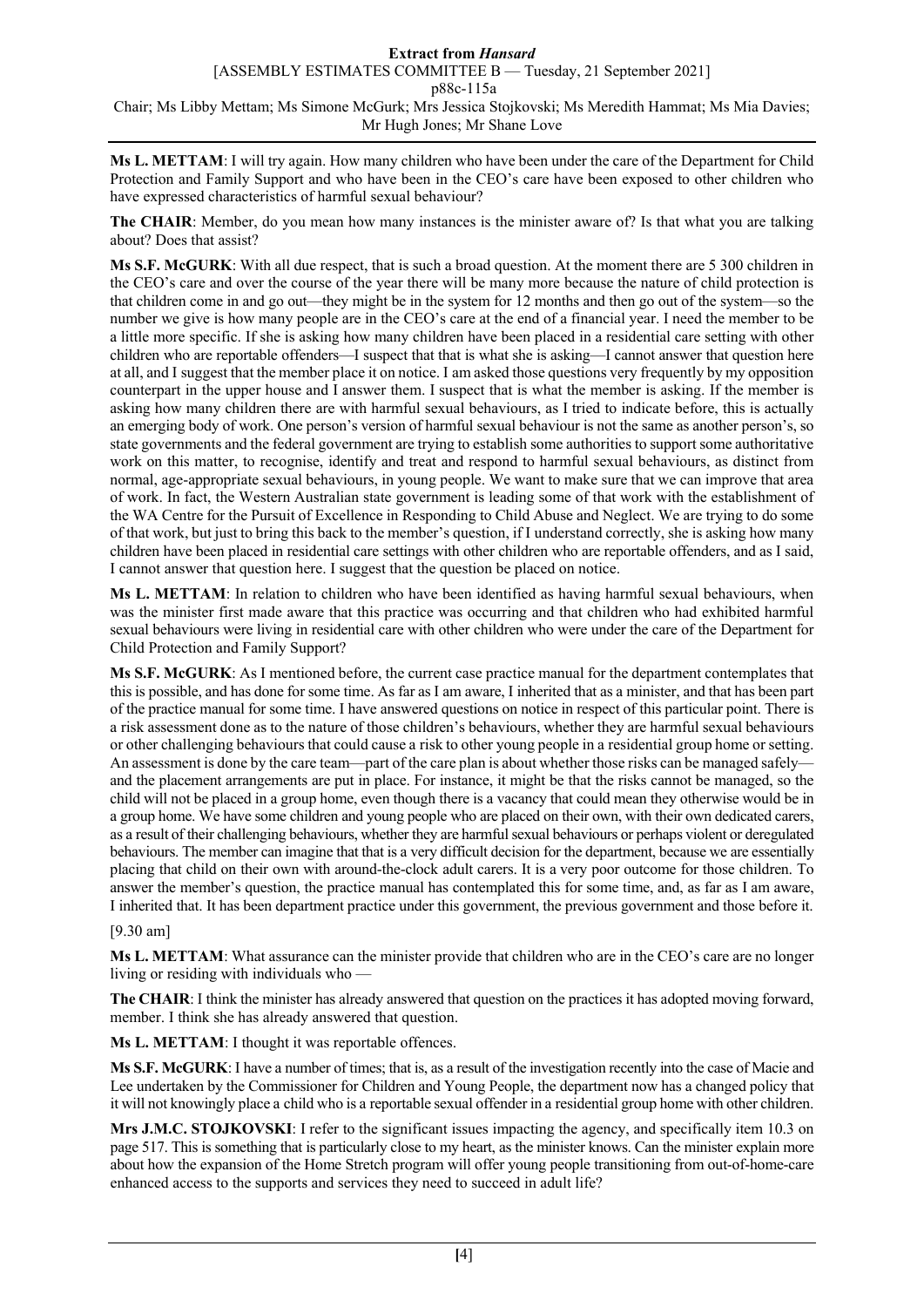[ASSEMBLY ESTIMATES COMMITTEE B — Tuesday, 21 September 2021]

p88c-115a

Chair; Ms Libby Mettam; Ms Simone McGurk; Mrs Jessica Stojkovski; Ms Meredith Hammat; Ms Mia Davies; Mr Hugh Jones; Mr Shane Love

**Ms S.F. McGURK**: Thank you, member. I would be happy to talk about that. I know this matters to the member because she grew up with a foster sibling, and still has a foster sibling.

### **Mrs J.M.C. STOJKOVSKI**: I do.

**Ms S.F. McGURK**: So she understands the importance of supporting a young person to not just the age of 18—that is obviously very important—but, in fact, as their lives go on. The Home Stretch terminology has come about from a national campaign that was put in place, led, by and large, by Anglicare and a number of community sector organisations and advocates. At the moment, the child protection system, under which young people are given formal support—that is, foster care support and the full wraparound supports—technically cease after the age of 18. Under the Children and Community Services Act, there is provision for some supports to continue—some access to counselling or some services—but not the full foster care payments, for example, and only if a young person asks for them. The Home Stretch campaign has been running in recognition that young people at the age of 18 often need more supports for a longer period. In the last period of government, as minister, through the Department of Communities, I supported a trial of the Home Stretch supports through a \$440 000 investment by the Department of Communities. That trial has been run through the district of Fremantle. Anglicare has been managing that work, and a number of young people have been coming in. It actually had some Lotterywest support as well to try to expand the number of young people supported. I think supports were offered to 22 young people, although some of them have either aged out of that arrangement or opted not to enter into the trial. We expect to receive a full assessment or report of that trial later in the year.

In the last election, the McGowan government made a commitment that it would fully support the Home Stretch campaign and offer supports to young people from the age of 18 to 21. The government has funded that in the recently announced budget—\$37.2 million to permanently establish the program to support young people who exit the child protection system at 18 years of age, until they turn 21. The expansion is expected to support around 200 young people, knowing, of course, that some young people will not take up the offer, but it will be available to them to the age of 21. At 18, they might not take it up, but they might decide at 19 or 20 that they want to avail themselves of some of those supports. Knowing that we do not have the final report on the Home Stretch trial or the full evaluation of that trial, the department is now doing some work to properly design what that program will look like and how we can start to allocate that support as quickly as possible.

**Ms L. METTAM**: I refer to "Outcomes and Key Effectiveness Indicators" on page 520 of budget paper No 2, volume 2. I am looking at the proportion of children in the CEO's care with comprehensive care planning undertaken within the set time frames, which we can see continues to slide from 84 per cent in 2019–20 to 76 per cent in the estimated actual for 2020–21. What will happen when these targets are not met?

**The CHAIR**: That is two-thirds of the way down, minister.

**Ms S.F. McGURK**: Thank you. I understand the concern around failing to meet that particular target. One of the influences, obviously, in the last 18 months and through the last financial year has been the impact of COVID. First of all, staff were pulled to support children in care in other ways, so it caused a lot of disruptions, particularly last year when a lot of contact visits were suspended. There was a lot of concern by carers about how to manage young people in care if some of them were held back from school and the like, so that caused a lot of challenges. There has also been a number of vacancies within the department. The labour force pressures we are seeing around the state with low unemployment and an inability to recruit staff from overseas, which has traditionally been a source of skilled workforce for the department, have hit the Department of Communities in the child protection area. Added to this, the complexity of children in care, and simply the challenges of convening care planning and engaging with other significant parties, I think, are the reasons we have seen a reduction in meeting some of those targets. But it is something the department is very focused on and it is not something we expect to see carry over into this financial year.

**Ms L. METTAM**: My question was: what happens when these targets are not met?

**Ms S.F. McGURK**: The targets are reviewed annually to make sure that they are informed by the average results in the previous three years and whether any new programs that have come into line mean that the targets should be increased or adjusted in any way. The performance informs the budget planning for future priorities and practices. I think I gave an explanation, member, about the particular circumstances that we have seen over the last financial year due to COVID and the impact that has had on care arrangements for individual foster families managing children and also whole care teams. I think we understand that these are unusual times. As I said, at a departmental level, that is taken into account in setting new targets and in budget planning for future priorities and practices.

### [9.40 am]

**Ms L. METTAM**: In 2020–21, how many children made up that target—that 24 per cent estimated actual?

**Ms S.F. McGURK**: I will see whether I have that information with me. No, I do not have the actual numbers here; I am sorry. Perhaps the member can place that on notice if she is really that interested.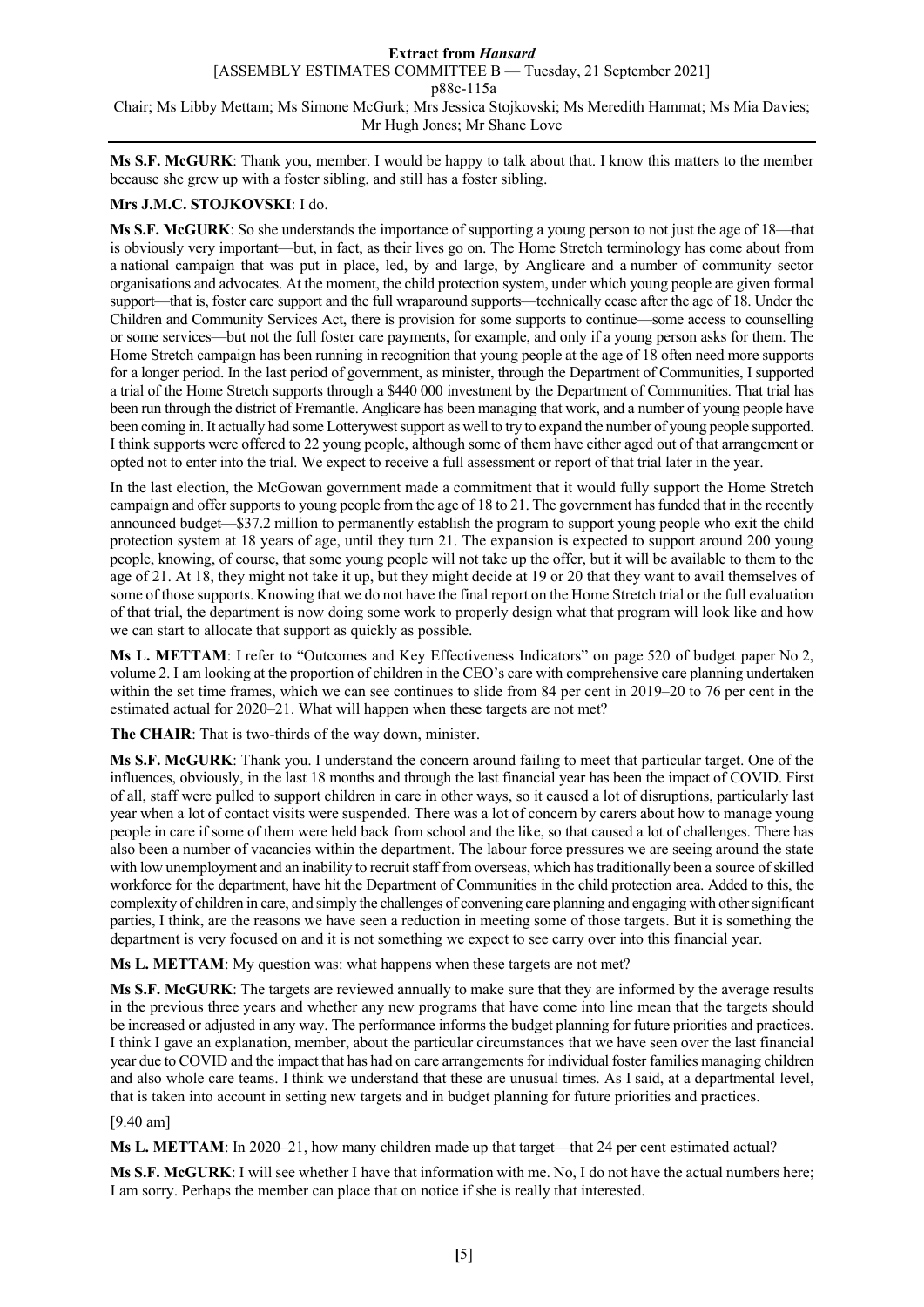[ASSEMBLY ESTIMATES COMMITTEE B — Tuesday, 21 September 2021]

p88c-115a

Chair; Ms Libby Mettam; Ms Simone McGurk; Mrs Jessica Stojkovski; Ms Meredith Hammat; Ms Mia Davies; Mr Hugh Jones; Mr Shane Love

The number of children without care plans, again, is a matter that the shadow minister asks about regularly to keep track of the number of young people with care plans to make sure that they are done in a timely manner. I know that that has been a matter of public record for some time.

**The CHAIR**: Further question, member?

**Ms L. METTAM**: A question for the chair: does it have to be a question on notice or can it be provided as a supplementary question?

**The CHAIR**: It could be a question on notice. Another way of putting it, of course, would be, "What is the total number?" and then the member, presumably, could subtract the 24 per cent from that.

**Ms S.F. McGURK**: I just wonder, understanding what this means historically, what this will tell us in the context of COVID, and the particular dynamics of 2020 and 2020–21 and trying to live under COVID in its various forms and under its impacts as they changed over that financial year. I am not sure, because of the particular circumstances of this year, that knowing the number of actual children who did not have their care plans met within a certain time frame will tell us about the next financial year. For instance, there were some lockdowns and a lot of uncertainty. The sorts of public discussions that we are having now in September 2021 are quite different from those that we were having in May, June or July 2020, when people really were unsure about what the transmission of COVID meant for them, and the department was needing to be very agile in its response, particularly that not only of staff but of carers who were concerned about contact visits and what that would mean and how they had to be adjusted because of the particular circumstances of COVID.

**The CHAIR**: In short, minister, you are not prepared to respond by way of a supplementary?

**Ms S.F. McGURK**: I just do not know what it will tell us.

**Ms L. METTAM**: Can the minister provide it as supplementary information?

**The CHAIR**: I think the minister has indicated that she is not prepared to do so.

**Ms S.F. McGURK**: It is not my preference to do that because I am just not sure what it would tell us, member. What is it that the member is hoping to elicit that those figures do not already tell her?

**Ms L. METTAM**: My original question about what happens when these targets are not met has not been answered. I appreciate the minister has explained the challenges with COVID.

**The CHAIR**: That is a further question.

**Ms L. METTAM**: I am trying to get an indication of the number of children that we are talking about. It is pretty basic.

**Ms S.F. McGURK**: I am not sure whether the question before was about what happens when the targets are not met at a departmental level. I talked about what response the department makes when targets are not being met—that is, to understand what it needs to do in its budget bids and program delivery in the future years to respond to targets that are not being met in respect of care plans. I think that that can be managed at a district level in terms of whether it is an individual care team performance or whether it is a phenomenon across the district that needs to be accommodated by extra resources to that particular district. But we do not have the actual numbers here. Sometimes it can take some time to pull those figures together, so if that question could be put on notice, we would appreciate it.

**Ms M.J. HAMMAT**: I refer to page 516, "Significant Issues Impacting the Agency", paragraph 7. How do the commitments listed in paragraphs 7.1 to 7.9 help to prevent and support those people who are experiencing, or may be at risk of, violence?

**Ms S.F. McGURK**: We are doing a range of things in the budget to respond to domestic violence; we did the same in the last term as well and we are building on that body of work. Members will have heard me say before that that is because there is a lot of work to do. Very little whole-of-government focus on this issue took place during the years of the former Liberal–National government. I am proud of the focus and extra resources that we have brought to address domestic violence.

As part of this 2021–22 budget, we will deliver \$45.5 million to boost domestic violence services. That includes a range of initiatives across portfolios, not just in mine directly. For instance, under the Attorney General's portfolio, we will expand the shuttle conferencing pilot to support victims in Bunbury, Broome and Armadale. That will make obtaining restraining orders easier and less traumatic for victims. A skilled mediator, a magistrate, will be given an opportunity to sit separately from the applicant and respondent to see whether the terms of a restraining order can be agreed upon. That will be voluntary on the part of the applicant; if they do not want to do that, they do not have to. But there will be an opportunity, as demonstrated in other practices, to increase compliance because people will understand the terms of the restraining order. That will be expanded to some regional areas. We will establish a Broome Aboriginal-led specialist family violence court based on a similar court in Geraldton. We are committing \$5.6 million to that. That is another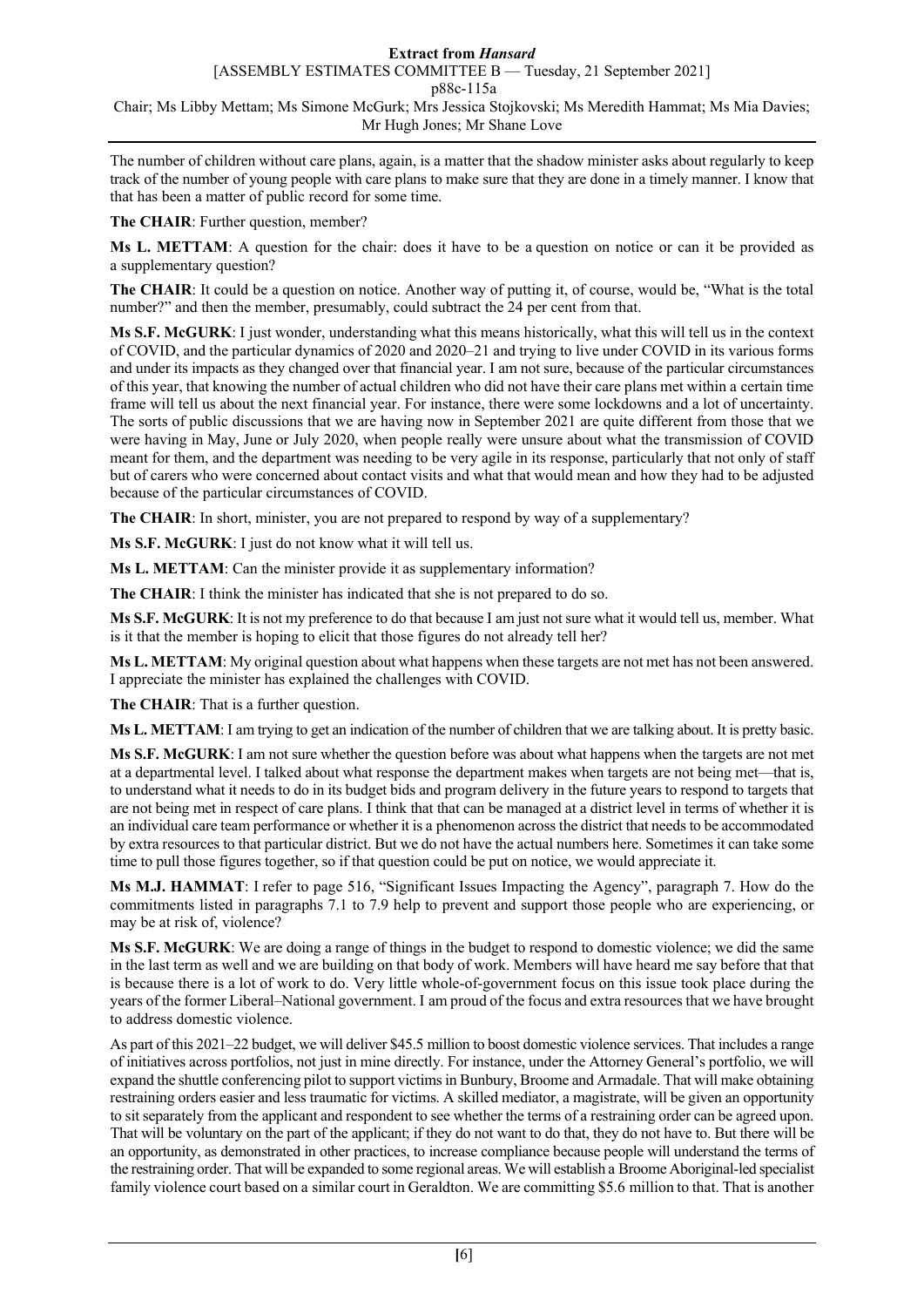matter under the Attorney General's portfolio. We think that that, hopefully, will give us better outcomes in respect of high levels of domestic violence experienced particularly by women and children in Aboriginal communities.

Importantly, there will be \$4 million for young people experiencing domestic violence—counselling targeted at teenagers. Again, this is an area in which we need to do quite a bit of work to support children and young people who experience domestic violence. This program will be focused on teenagers.

We are expanding the Safe at Home program—\$3.4 million. We are also going to bolster primary prevention in Western Australia. One of the things that we did in the last period of government was to sign on to Our Watch, which is a national prevention body. We had not signed on to it under the previous government; now all governments and the federal government have signed on to Our Watch. We understand that in Western Australia we need particular focus in some of our Aboriginal communities and perhaps some of our regional areas.

### [9.50 am]

We will invest \$3.4 million to do some primary prevention work in Western Australia. We have allocated \$2.3 million to expand the Respectful Relationships program in schools, which has already been very successful so it will be good to expand it. We will also provide two additional one-stop domestic violence hubs. There is now one in Kalgoorlie and one in the member's electorate of Mirrabooka. We have allocated \$1.1 million to establish two more now that we have been able to see how the other two have been running. There will be one in a regional area and one in the metropolitan area. Another significant investment will be training 3 000 first responders to better recognise and respond to domestic violence. We did that with perinatal services in the public health system under the previous government, which involves a screening, if you like, of women before or after they have had their baby in which they are quizzed about whether they are experiencing domestic violence. We know that some victims are more likely to disclose that relationship. Shockingly, women are more likely to be exposed to domestic violence when they are pregnant or just after they have had a baby. We are going to expand that awareness and capacity to 3 000 more first responders as a result of the last budget. There is a lot to talk about in the area of what we are doing to address domestic violence. There is our financial commitment, but also our focus across a range of portfolios demonstrates our commitment.

**Ms L. METTAM**: I refer to page 513 of budget paper No 2, volume 2, which details the total appropriations for the Department of Communities. During the reporting period, how much was spent on investigating the unknown whereabouts of children in the care of the CEO?

**The CHAIR**: Minister, I am just wondering whether that is the total appropriations for all Communities, and you are just dealing with services 1 to 6.

**Ms S.F. McGURK**: That is one of the considerations, chair. I understand the question; I am just speaking to my advisers about whether we have any specific budget or financial allocation that deals with young people who are in unendorsed placements, and I am not aware that we do.

**Ms L. METTAM**: I refer to page 514 of budget paper No 2, volume 2, and the expansion of the Home Stretch program.

**The CHAIR**: This is the matter that the member for Kingsley asked about.

**Ms L. METTAM**: That is right. Can the minister clarify how many and which organisations will receive these funds?

**Ms S.F. McGURK**: That has not been determined yet. I do not know whether the member was listening when I answered the question before, but we are expecting the evaluation of the Home Stretch trial to be finalised towards the end of the year. That has caused us some tension, because we invested in the trial. The feedback from Anglicare, which assisted us with the trial; Yorganop, another community sector organisation, which is an Aboriginal community–controlled organisation; and some young people I have met who have helped to inform the trial, have been very enthusiastic about that work, so I do not want to disregard the trial for which there was significant investment, particularly by those people, but also financial investment. But having said that, we now have a budget allocation and I am keen to spend that budget allocation and make sure that we get supports out as quickly as possible. But to answer the question, we have yet to determine the program, and that means that we do not know which organisations will be assisting us to do that work and how many of them there will be.

**Ms M.J. DAVIES**: The department is currently designing a system that is based on a pilot that has yet to be evaluated. Can the minister explain how that is going to work? I am presuming, as the minister said, that the department wants to take into consideration the outcomes of that review. When will the planning be finalised so that the department can spend that budget allocation?

**Ms S.F. McGURK**: The department is currently working to determine how we can ensure that we understand the lessons that have been learnt. As I said, the evaluation of the current pilot is expected towards the end of the year and will inform the program for which we now have a budget allocation. We are yet to determine whether there will be some sort of interim arrangement, for instance, in which some payments are provided to young people after the age of 18 while we get the full program design finalised.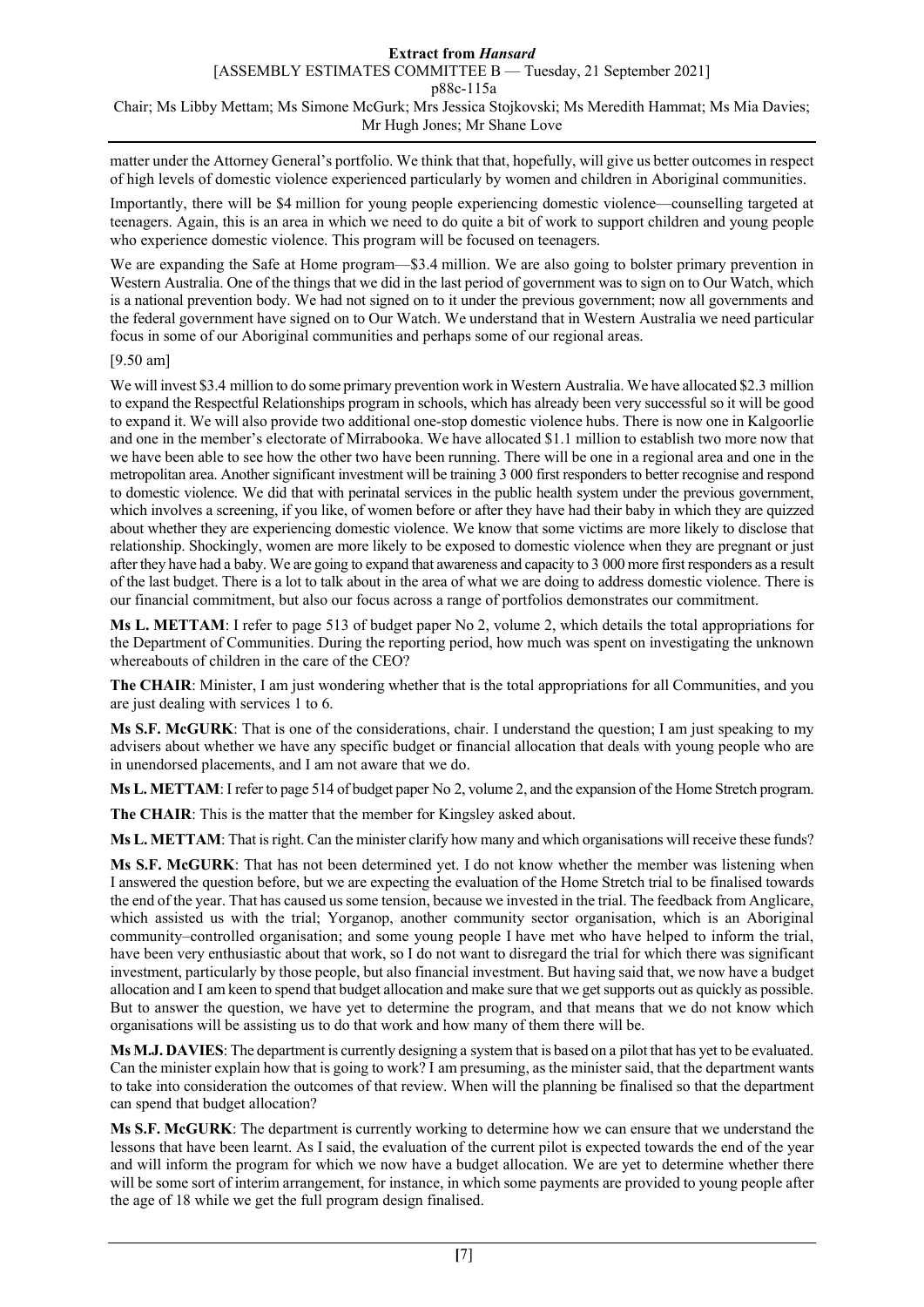[ASSEMBLY ESTIMATES COMMITTEE B — Tuesday, 21 September 2021]

p88c-115a

Chair; Ms Libby Mettam; Ms Simone McGurk; Mrs Jessica Stojkovski; Ms Meredith Hammat; Ms Mia Davies; Mr Hugh Jones; Mr Shane Love

**Ms M.J. DAVIES**: Will Anglicare WA and the Aboriginal community–controlled organisation that have been part of the pilot be provided the interim funding, and how will the department structure something like that?

**Ms S.F. McGURK**: They will certainly be consulted, but it has yet to be determined that they will be the recipients or some of the organisations that will be charged with delivering the program in the long term. That has not been decided yet.

**Ms M.J. DAVIES**: The minister mentioned interim funding, potentially, if the department is not ready to roll out the funding to the final organisations that will provide the program. Does the minister expect that Anglicare and— I missed the name of the —

### **Ms S.F. McGURK**: Yorganop.

**Ms M.J. DAVIES**: — Yorganop will be well placed to take on the interim funding while that is finalised, or will the department undertake it? I am trying to understand where those resources will go so that there is continuation for anybody who is in the system being supported at the moment.

**Ms S.F. McGURK**: None of those matters have been determined. I want to make it clear that we want to understand the evaluation of the pilot and for that to inform what Home Stretch will look like in Western Australia in the full program delivery. We also have a budget allocation now to provide supports, and there are young people who need supports now. That is the balance that we are trying to strike in seeing whether we can get any of those supports out as quickly as possible and in what form, but none of that has been determined yet.

**Mr H.T. JONES**: I refer to page 516 and paragraph 6.1, which refers to increasing the capacity of Common Ground facilities. Can the minister explain how support services such as Common Ground will help adults who are sleeping rough or experiencing chronic homelessness?

### [10.00 am]

**Ms S.F. McGURK**: Common Ground has been enthusiastically welcomed by not only specialist services that work to support homeless people, but also the community. People understand that if we provide appropriate accommodation for people who were previously sleeping rough and wraparound supports, preferably onsite if at all possible, we give those people the best chance of being able to stay stable in their accommodation for a longer period. The Common Ground model was developed in New York more than 20 years ago and it has been adopted internationally. Australia has a number of Common Ground facilities. Other states have them, but Western Australia does not have them. I am not aware whether Tasmania has them, but I know that Brisbane, Sydney, Melbourne, Canberra and Adelaide all have Common Ground facilities. However, Western Australia does not have them. When we did our 10-year strategy to address homelessness, which was based on the evidence of how to best support people who were previously homeless, it made sense to establish and fund a Common Ground facility in Western Australia. It was informed by evidence and it was the approach that we took in the strategy. These facilities are essentially residential apartment complexes. They are purpose-built to make sure that they are best placed to meet the needs of people who were previously homeless. Importantly, only half the number of the apartments will be allocated to people who were previously homeless. The other half will be used for social housing, so that we do not have a concentration of too many people with high needs in one place. We have made an announcement that we will establish two facilities. One will be in East Perth and one will be in Mandurah. Combined, they will deliver more than 160 new units for people in need of accommodation. They will also add to the stock of public housing. As I said, the typical mix of residents in Common Ground complexes is 50 per cent each of people who have experienced homelessness and people on low incomes. It is also worth noting that out of the \$73.5 million in funding for the Perth city Common Ground facility, \$8 million has been contributed by the federal government as part of the Perth City Deal. Both facilities will be within easy access of a range of services, including public transport. The sites were carefully chosen and based on not only the location of people experiencing homelessness, but also their proximity to other services. We now have the locations and full budgets for both of those sites. The City of Perth, the City of Mandurah and their local communities were closely consulted during the establishment—the planning and design phases of those sites, and they are enthusiastic about the establishment of the facilities.

**Ms L. METTAM**: I have found a line item that applies to my previous question. I refer to page 525 in budget paper No 2, volume 2, which details the appropriations for child protection assessments and investigations.

**The CHAIR**: What exactly is the member referring to?

**Ms L. METTAM**: The line item for the "Total Cost of Service". I will ask that question again: how does the minister account for the funds that have been spent investigating the unknown whereabouts of children in the care of the CEO?

**Ms S.F. McGURK**: Member, my answer to that question has not changed. I am not aware that there is a specific allocation given or known in the department. Very few young people are not in endorsed placements where their whereabouts are unknown—very few. Young people can be in either unendorsed placements or have absconded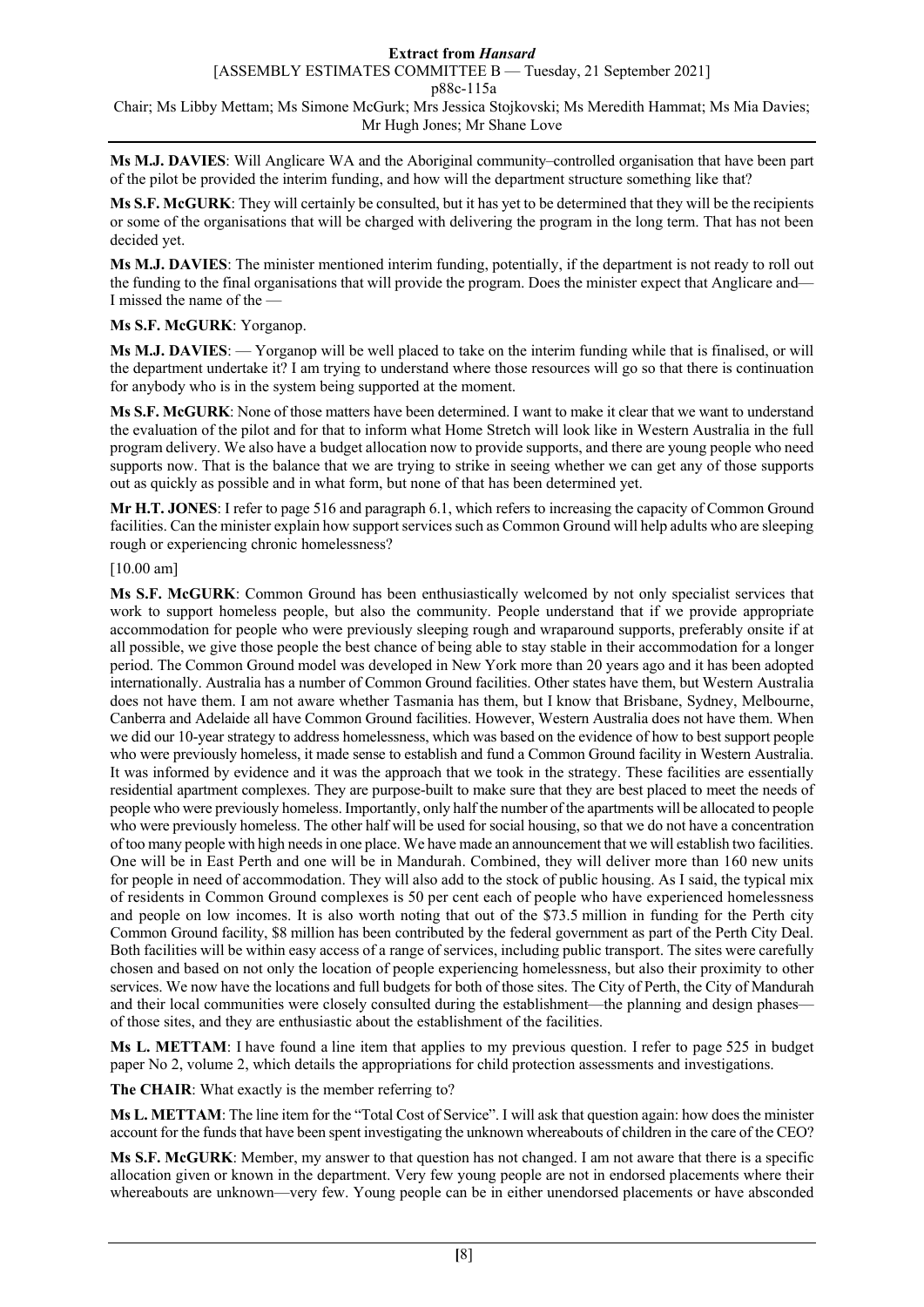### [ASSEMBLY ESTIMATES COMMITTEE B — Tuesday, 21 September 2021]

p88c-115a

Chair; Ms Libby Mettam; Ms Simone McGurk; Mrs Jessica Stojkovski; Ms Meredith Hammat; Ms Mia Davies; Mr Hugh Jones; Mr Shane Love

from their placement, but the whereabouts of the vast majority of them is known or they are in regular contact with their caseworkers. My answers to a number of these questions from the upper house are on the public record.

**Ms L. METTAM**: What is the procedure for investigating the unknown whereabouts of children in the care of the CEO?

**Ms S.F. McGURK**: Was the member's question: what are the procedures in place for investigating when a child is not in an endorsed placement and whose whereabouts is unknown?

**Ms L. METTAM**: That is right, when the whereabouts is unknown for children in the care of the CEO.

**Ms S.F. McGURK**: It has just been pointed out to me that the line item that the member has referred to is about the referral to child protection assessments and investigations, which are investigations into child abuse and/or neglect. They are not investigations into unendorsed placements or when a child's whereabouts is unknown. They are different matters. I do not know whether the member is aware of that.

**Ms L. METTAM**: When a child under the CEO's care goes missing, is that not a matter of neglect?

**Ms S.F. McGURK**: The terminology used for child assessments and investigations in the department's practice manual, and perhaps even within the act, have a certain meaning. The investigation that would take place to determine whether a child has been harmed or is at risk of harm, for instance, is a child safety investigation. The department works very hard to ensure that children are kept safe and connected within their families whenever possible. When they are not able to stay with their family, they are placed in a variety of different care options depending on their needs and best interests. In a small number of cases, children in care choose to leave their placements and will choose themselves where they want to live. When a person has chosen to live with people or a family in an arrangement that has not been endorsed by the Department of Communities, and has been located by the caseworker, an assessment is arranged as a matter of priority. It is certainly the case that the department works very hard to keep track of those children and to assess what sort of arrangement those children are in, whether they are safe and what action needs to be taken to keep them safe and minimise risk.

**Ms L. METTAM**: Have the children whose whereabouts were unknown for 40 days, which was revealed in the Legislative Council last week, been found?

**Ms S.F. McGURK**: Can the member please give me a bit more detail?

**Ms L. METTAM**: My understanding is that last week in the Legislative Council it was revealed that the department had no idea where two young people were despite being in the care of the CEO. As at 31 August, the whereabouts of one child had been unknown for 40 days and for the other child it was 83 days. Have they been found, and how regularly is the minister briefed on this matter?

**Ms S.F. McGURK**: The question without notice that the member referred to was asked at a particular point in time. I do not have any update in front of me on the whereabouts of those two young people. As outlined in the answer to that question without notice in the Legislative Council, police have been notified of those young people and the department is working with police to make their inquiries. I am sorry, but I do not have an update as of today on those two young people.

[10.10 am]

**The CHAIR**: Can I just clarify, minister: do I need to write down anything specific to take on notice?

**Ms S.F. McGURK**: No.

**The CHAIR**: We are good; okay.

**Ms L. METTAM**: How regularly is the minister being briefed on their location?

**Ms S.F. McGURK**: I get regular updates on the location of those two young people, and in respect of police investigations.

**Ms L. METTAM**: I refer to "Outcome: Families and individuals experiencing FDV" et cetera under "Outcomes and Key Effectiveness Indicators" on page 520. Under that heading, it has "Percentage of homelessness clients with some or all goals achieved at the completion of a homelessness service support period". It is also captured on page 519 at the fourth item under the service summary, "Preventing and Responding to Family and Domestic Violence". In relation to the \$54 million allocated this year —

**Ms S.F. McGURK**: The member will have to back up. The member referred to page 520 in respect of "homelessness clients with some or all goals achieved at the completion" —

**The CHAIR**: I think it is in the top quarter there; the second black —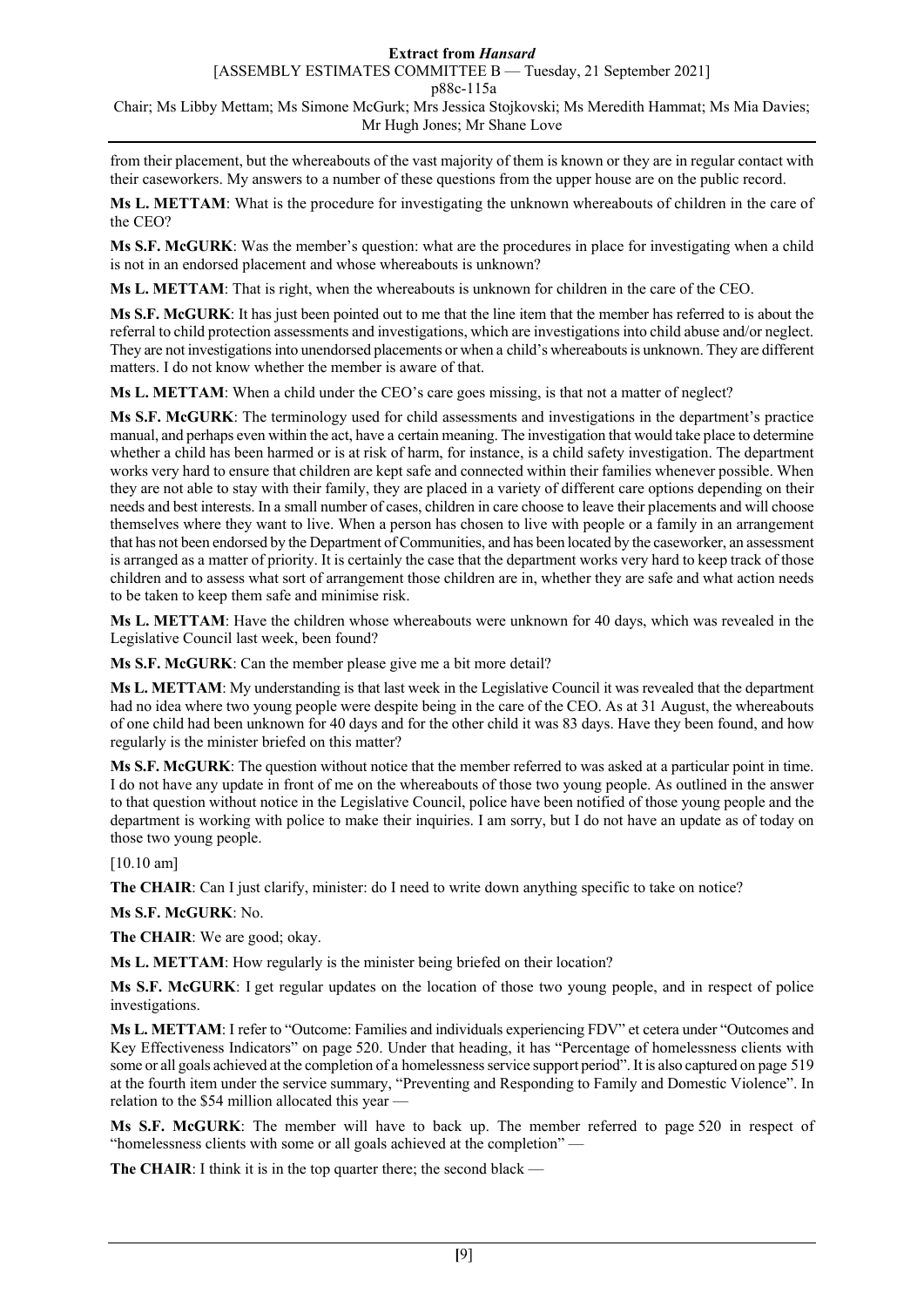[ASSEMBLY ESTIMATES COMMITTEE B — Tuesday, 21 September 2021]

p88c-115a

Chair; Ms Libby Mettam; Ms Simone McGurk; Mrs Jessica Stojkovski; Ms Meredith Hammat; Ms Mia Davies; Mr Hugh Jones; Mr Shane Love

**Ms S.F. McGURK**: Yes, I have that line item. The member then referred to FDV; they are different matters—that is, if I understood her correctly. The first outcome the member referred to was "Percentage of homelessness clients with some or all goals achieved at the completion of a homelessness service support period". Did I understand the member correctly?

**Ms L. METTAM**: Yes; but can we just refer to page 519? My apologies.

**The CHAIR**: Are we on page 519, member for Vasse?

**Ms L. METTAM**: At item 4 on page 519, "Preventing and Responding to Family and Domestic Violence", there is an allocation of \$54 million this financial year. A recent article in *The Sunday Times* stated there had been a surge in first-time homeless women fleeing domestic violence. Can organisations such as the organisation featured in that article access any of those funds in the \$54 million allocation to support individuals who are fleeing family and domestic violence situations?

**Ms S.F. McGURK**: The allocation of over \$54 million in funding will all be directed at people experiencing domestic violence or who are at risk of domestic violence—along the continuum. It might be in some preventive work. It might be in some of the court procedures that I spoke about before, although much of that will be contemplated in the justice budget. I referred to some of these issues in answer to the member for Kingsley, who asked about the domestic violence commitments during the last election campaign. For instance, that will include the establishment of two new hubs, one in a regional area and one in the metropolitan area, and increased money to keep women safe at home. The proposal relates to women who are experiencing domestic violence in the home. After a risk assessment is done, they are able to stay in their residence and the perpetrator is asked to move out, but some services work with the perpetrator. I could outline many items about what we are doing.

The vast majority of that money will go to community service organisations to assist them to work with people experiencing, or at risk of, domestic violence. One of our election commitments, which is being funded, is \$4.3 million over four years to deliver what we are calling the Safe Home, Safe Family rapid rehousing initiative. This has two components: \$2.15 million to rapidly rehouse women and children into safe and affordable housing after leaving a refuge; and the same amount to support Aboriginal women moving into safe and affordable housing after leaving a refuge. This is intended to quickly help women and children who are experiencing domestic violence move into safe and affordable transition homes for a period of 12 months, with quite intensive supports. The initiatives are expected to support up to 40 women and their children each year and ensure they have safe and affordable housing as they rebuild their lives. It is expected there will be an evaluation of this program to determine the suitability, effectiveness and cultural appropriateness of the two initiatives. That is one example. As I said before, out of that \$54.675 million, well over \$50 million of it will go to community sector organisations, which deliver the vast majority of our domestic violence support services.

**Ms L. METTAM**: Out of the \$54 million and out of the programs the minister touched on, organisations such as the one featured in that article should be able to access funding to address the issues that they have with not being able to answer the phone and support that huge surge in the number of people fleeing family and domestic violence situations in the Midland area.

**Ms S.F. McGURK**: I do not have that article in front of me. The member is talking in quite broad terms. I do not know whether the member can tell me the name of the particular service she is referring to.

**Ms L. METTAM**: It was the Indigo Junction service in Midland. The article referred to the fact that there were 6 000 unanswered calls for assistance over the last 12 months, and that it does not even have the facilities to answer the phone. I want to clarify whether Indigo Junction will be able to access some of the programs to address that issue.

**Ms S.F. McGURK**: Indigo Junction is not an FDV service; it usually supports people who are experiencing, or at risk of, homelessness, as far as I am aware. We are spending quite a lot of new money in addition to the \$108 million we spend every year on homelessness services. In addition to those amounts, a massive social housing investment has been made by this government and was highlighted in the last budget. That will be backed up in service supports through additional funds in either Housing First FDV or other specific programs, both in domestic violence and homelessness supports. We understand there are pressures out there. They are not new. There were certainly pressures throughout the systems that have been exacerbated during the COVID-19 pandemic, but we are doing our best to meet those needs both in terms of building new accommodation, either accommodation for people who are homeless, such as the Common Grounds, or new social housing. Just on that point, there has been a massive increase in housing approvals. It is expected that some of the new private rental accommodation, private houses, that are coming online will in turn relieve the pressure across the board. We are spending a significant amount of money in homeless services and family and domestic violence services. If Indigo Junction is on Tenders WA and the tenders for any of that new work come up, it will be able to apply. I am advised that at the moment it receives about \$2 million per annum for some of our homeless services.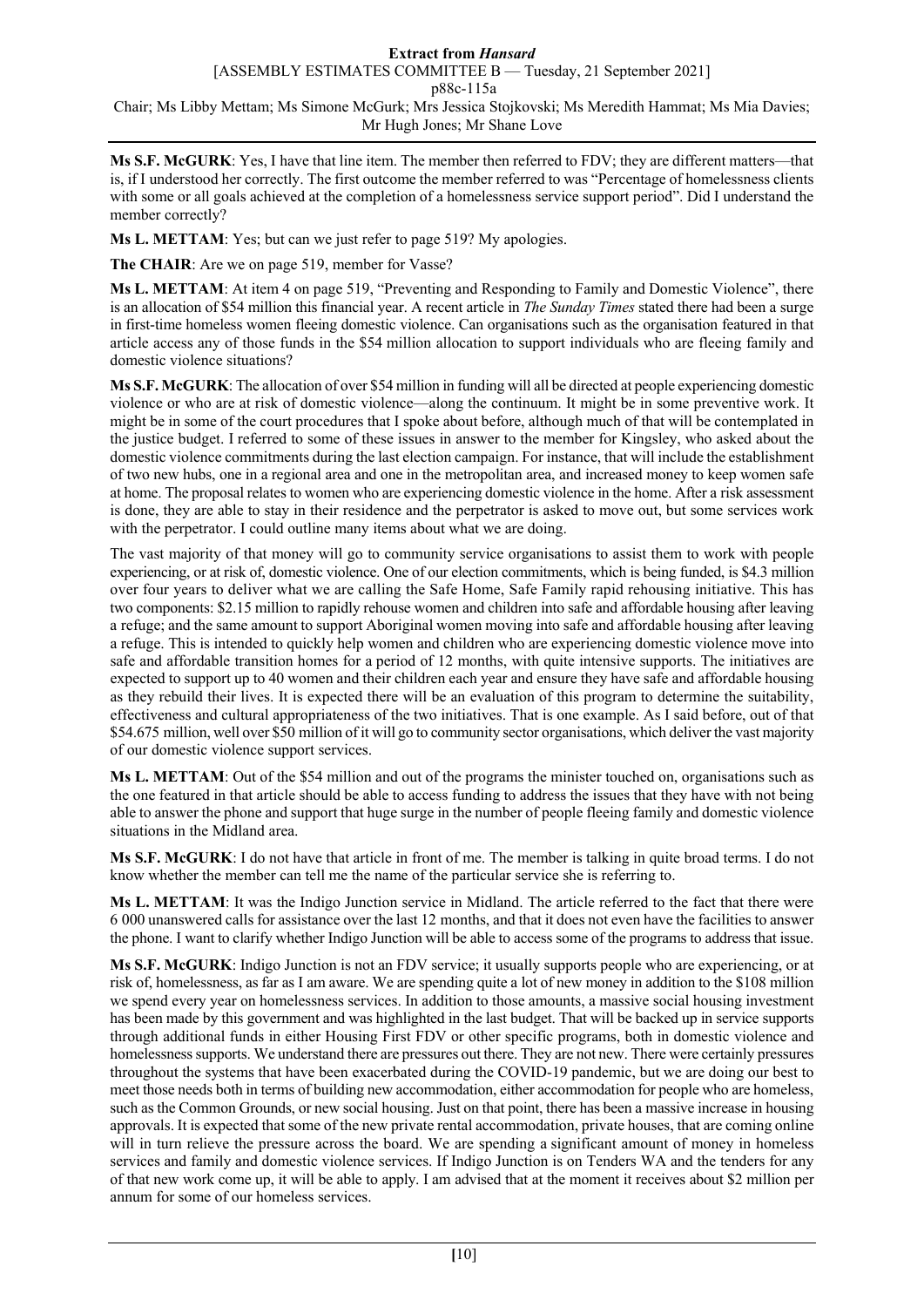# [10.20 am]

**Mr R.S. LOVE**: I refer to access to regional childcare under "Election Commitments" on page 534 of budget paper No 2. Can the minister provide greater detail on this program, which starts off with \$383 000 this year and culminates in around \$4.8 million? Where is this to be allocated? Is it in a model similar to the Regional Early Education and Development program, which is supported in a line item a little further down? I see that it is coming to an end. Will that continue? What is this allocation about?

**Ms S.F. McGURK**: The government supported the REED program. Some of the early work on that was done under the previous government but the vast majority was done in the previous period of the McGowan government and it has been a very successful program. What is particularly heartening about REED is that it is designed to be a self-sustaining program. Over 20 individual smaller childcare centres now operate under the umbrella of REED, which does some of the extensive regulatory oversight that is required under early childhood education. That is a good model. That will certainly be one of the models we are looking at, but it will not be the only model.

Out of the money to which the member referred, \$1 million will go to local governments in regional areas to fund retention and attraction packages for childcare workers. An amount of \$250 000 per annum will be available to local governments in regional areas, and \$4.1 million is funding to identify key regions and assist in the establishment of sustainable models in regional childcare. The REED model might be one of those models. However, in the Pilbara—in South Hedland, for instance—there has been a lot of discussion about the lack of availability of childcare places and REED would not work there. It is a different issue from that of smaller geographical locations not being able to sustain large centres. The government has an open mind about what that support will look like in various locations and the work is just beginning to look at the need in regional Western Australia and what sorts of models we could put in place to support them. As I identified, the breakdown is that \$1 million of that funding over four years will be allocated to local governments to attract and retain workers, and \$4.1 million will be allocated to look at various models for the rest of regional Western Australia.

**Mr R.S. LOVE**: The allocation is made under the heading "Election Commitments". Have individual commitments been made to communities to spend some money in those communities, or is this something that is available regardless of a particular promise in a particular seat?

**Ms S.F. McGURK**: No, not as part of this funding. As part of this \$4.1 million allocation for the regional work that will be done and the \$1 million for local governments, no specific recipients of that have been allocated yet. Some consultation has been done already that the member might be interested in. A webinar was held on 8 September by the Department of Communities in collaboration with the Western Australian Local Government Association for regional local government authorities to go through the workforce issues in the regions and possible solutions and to support the development of the grants program. The scoping exercise to do this work is expected to be undertaken in January next year. To answer the question, no specific programs in regional locations have been made under this line item. There might be some local commitments, or small election commitments, that have been made separate to this that are not under this line item.

**Mr R.S. LOVE**: This question is also on the election commitments on page 534. There are quite a few in here that I will run through, but they are separate questions.

**The CHAIR**: Is that okay, minister?

**Ms S.F. McGURK**: It is, so long as I am clear on what they are.

**The CHAIR**: The minister is asking you to break it down, member.

**Mr R.S. LOVE**: I do not intend to ask them at all once. There is an allocation for the northern suburbs men's shed, and there is another men's shed in Baldivis. Is there a plan to fund men's sheds on an ongoing basis? What does that \$1 million provide? It seems a lot of money for a men's shed. Is it a men's shed that is being built or is it funding for the establishment of work to be done? Can the minister explain how \$1 million has been arrived at? Is there a commitment to men's sheds generally or just on election promises?

**Ms S.F. McGURK**: I will answer the second part of the question first. About two-thirds of the way down the page under "Community Services", an amount of \$113 000 was allocated last year to men's shed sector support to make sure the peak organisation had some funding.

**Mr R.S. LOVE**: That was the year before last I think.

**Ms S.F. McGURK**: It will be given ongoing money.

Sorry, it has just been pointed out to me that that is now under controlled grants and subsidies. I thought it was given ongoing money; however, that amount is now being funded on an ongoing basis. It will increase slightly over the years, but in 2021–22, \$154 000 is allocated for the peak body. That answers the question about overall money for Men's Sheds of WA. That has now been funded over the forward estimates.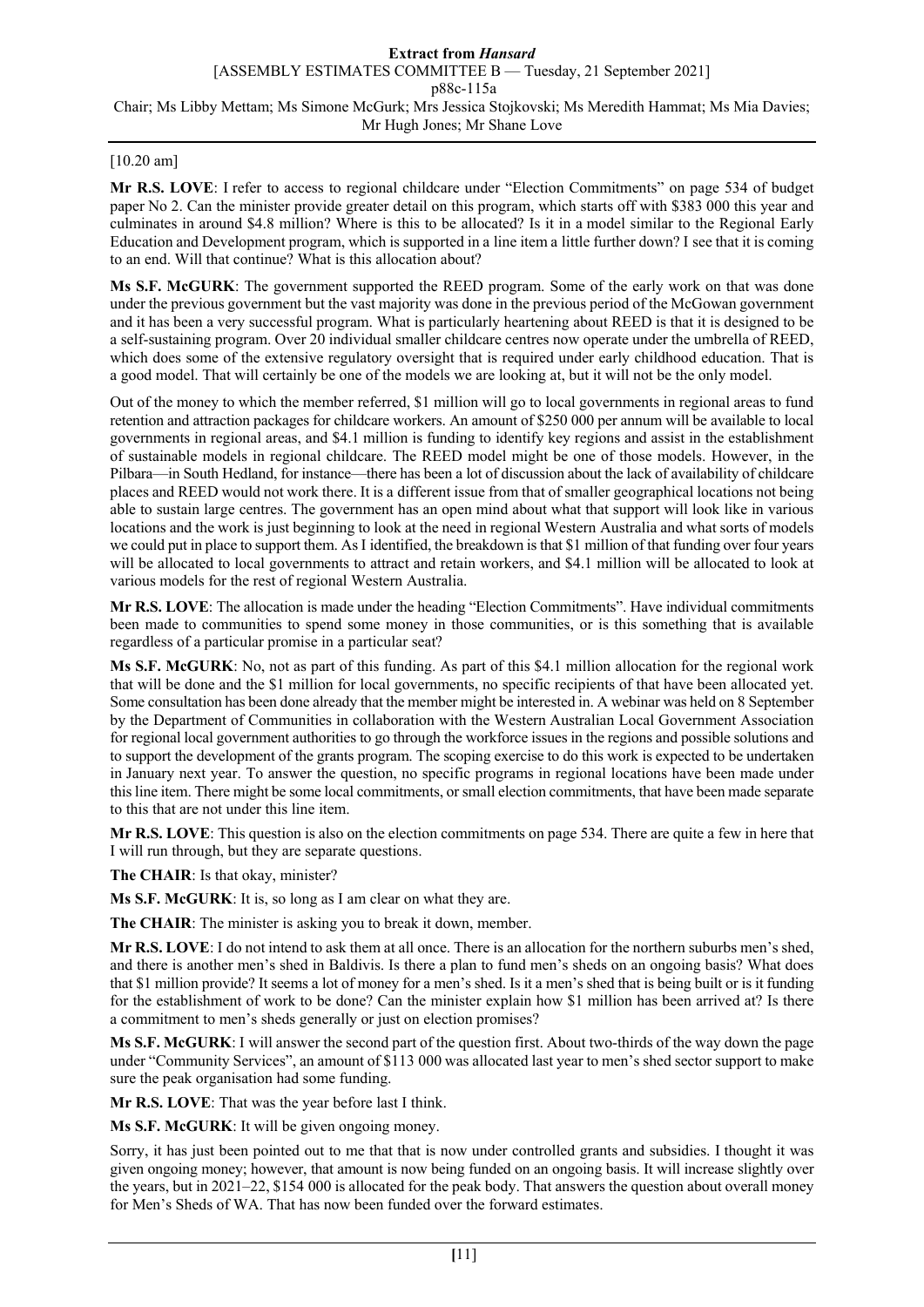# **Mr R.S. LOVE**: Where will I find that?

[10.30 am]

**Ms S.F. McGURK**: I will ask Matthew Richardson to answer that particular question because the men's sheds are getting ongoing funding. Mr Richardson can probably best answer how it has been set out in the budget papers.

**Mr M. Richardson**: Funding for the men's sheds appears as the actual for 2019–20 because it used to be a grant. There is a different funding arrangement with the service provider. Since 2019–20, we have changed it from a general grant payment to a contracted service that will guaranty the men's sheds at least five years of funding. It is reviewed on an ongoing basis. It no longer appears within the controlled grants and subsidies table because it is no longer a grant. Although not separately identifiable, it will feature throughout the "supplies and services" expense in the statement of cashflows or the income sheet. It will be seen under expenses generally.

**Ms S.F. McGURK**: I am happy to place on the record, if this helps, that in 2020–21, men's shed support will be \$151 000; in 2021–22, it will be \$154 000; and in 2022–23, it will be \$158 000.

**Mr R.S. LOVE**: Could I ask the minister to provide that information as supplementary information so we have it all written down?

**The CHAIR**: Do you want to take that on notice?

**Mr R.S. LOVE**: I am asking for supplementary information.

**The CHAIR**: What are you asking for specifically?

**Mr R.S. LOVE**: I am asking for the amounts to be funded on an ongoing basis for the support of men's sheds and to whom that is flowing.

**Ms S.F. McGURK**: I am happy to give that information. We will outline the amounts being provided to Men's Sheds of WA, which is the peak body, over the forward estimates.

**The CHAIR**: Is that okay, member for Moore?

**Mr R.S. LOVE**: Yes.

**The CHAIR**: Does the minister agree to provide the supplementary information; and, if so, state exactly what information will be provided?

**Ms S.F. McGURK**: I am happy to provide details of the amounts being awarded to Men's Sheds of WA for the years 2020–21 to 2024–25.

#### [*Supplementary Information No B1.*]

**Ms S.F. McGURK**: The member was also asking about the Northern Suburbs Men's Shed, which was provided with \$1 million.

**Mr R.S. LOVE**: And Baldivis.

**Ms S.F. McGURK**: That is a one-off amount that was a 2021 election commitment. A total of \$1 million was approved through the budget to contribute towards the development of the Northern Suburbs Men's Shed. This will be for the construction and commissioning of a new sustainable and fit-for-purpose facility to provide a welcoming, safe and accessible service to all and provide long-term welfare and financial benefits to the members of the City of Wanneroo and the state.

**Mr R.S. LOVE**: I have further questions on these election promises.

**The CHAIR**: Are they supplementary to this question, member for Moore?

**Ms S.F. McGURK**: No.

**Mr R.S. LOVE**: Yes, I think so. It is to do with the election promises. I will treat it as such.

I wanted to ask about the Respectful Relationships expansion. It has been allocated \$68 000 this year and \$721 000, \$741 000 and \$760 000 in the forward estimates. If I look at page 535 of budget paper No 2, I see that a program already exists. Is that the same program with more money or is that a different program? Can the minister explain what the Respectful Relationships expansion will provide and what relationship it has to the existing Respectful Relationships program outlined on page 535?

**Ms S.F. McGURK**: I think I briefly referred to the Respectful Relationships program earlier. It supports public schools to develop an approach to primary prevention of gender-based violence. It supports teaching young people about health and positive relationships in the context of domestic violence prevention. As part of our 2017 election commitments, the McGowan government committed to identifying evidence-based Respectful Relationships programs for suitable delivery in schools. We allocated funding of \$1 million for the program to be delivered by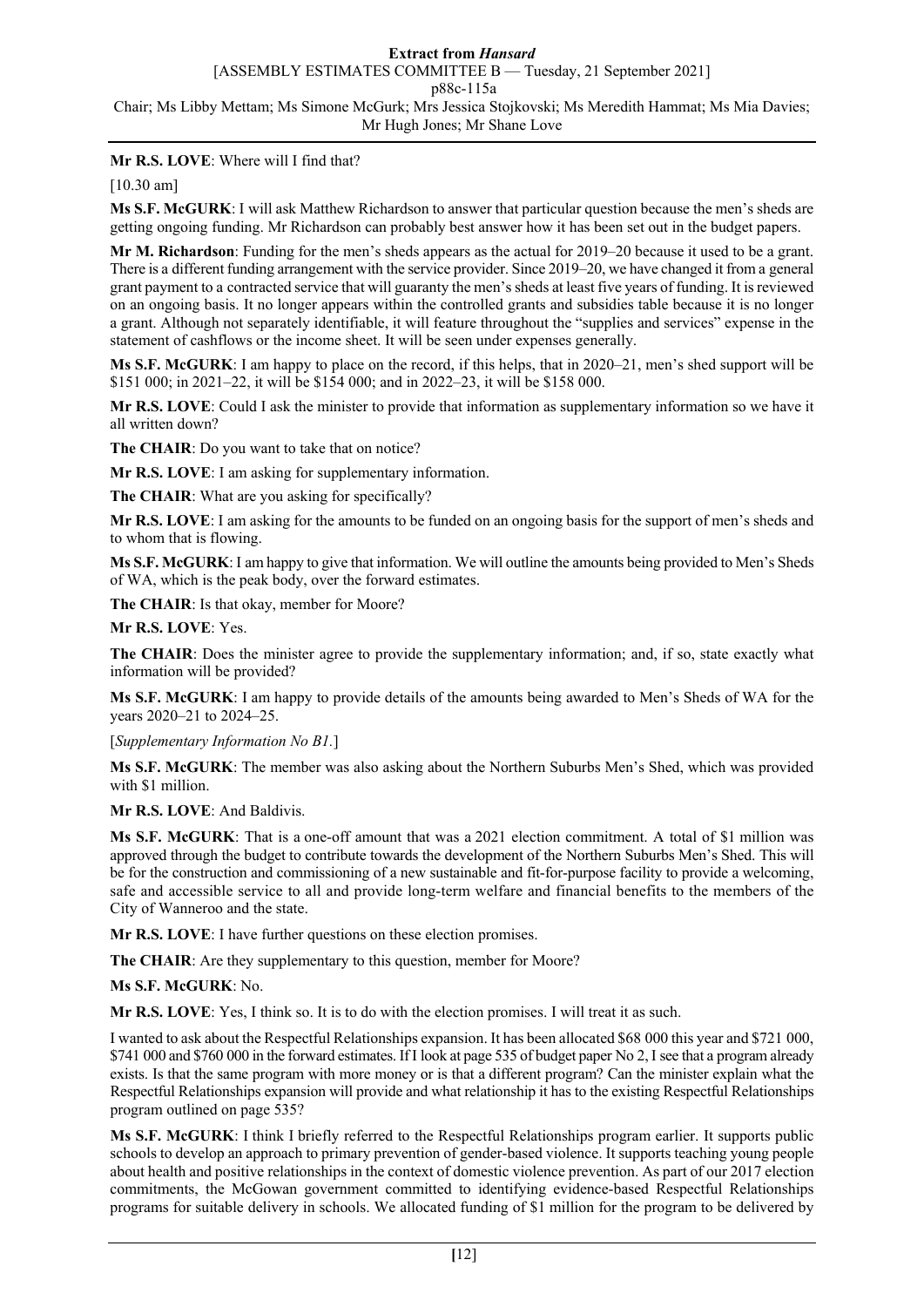organisations with appropriate expertise. As part of our 2021 election commitments, we made a further commitment to continue the current Respectful Relationships teacher support program, which supports an average of 10 schools per annum, expand the current pilot to 12 additional schools per annum from 2022 to 2023, and also expand Respectful Relationships approaches to address the gender drivers of violence and teach young people about health and positive relationships in the context of domestic violence through local sport and recreation clubs and organisations. Existing funding is in place and then there is the election commitment, which is new.

The amounts that the member referred to on page 534, which start off at \$68 million in 2021–22 and then go to \$721 000, \$741 000 and \$760 000 over the forward estimates, are the 2021 election commitments. The amount that the member was referring to earlier is the existing funding for Respectful Relationships over the forward estimates. In 2021–22, it was \$277 000 and for the following three years, it will be \$168 000.

**Mr R.S. LOVE**: The program is to be expanded to sport and recreation clubs, as well as schools. How will the results of that expenditure be measured? What will be the parameters around that expenditure to ensure that it returns some value for money? How is something like that measured? What are the metrics of trying to determine whether that funding is achieving an end?

**Ms S.F. McGURK**: The 2017 election commitment that was rolled out in schools has been described as a pilot in its final year with a fourth cohort of teachers underway. Cohort 4 includes a large percentage of regional schools. An independent evaluation of the program is being undertaken by an external evaluator, with a report due after the completion of the existing program in June 2022.

**Mr R.S. LOVE**: Is that report complete?

**Ms S.F. McGURK**: No. As I said, it will be completed in June 2022. An evaluation is being undertaken of the current work being done in schools.

**Mr R.S. LOVE**: Will that report be tabled in Parliament? When will we know when that report is done?

**Ms S.F. McGURK**: It is not usually our practice to table in Parliament every evaluation of every program that we carry out, but the member is welcome to put a note in his diary and ask me about it in the middle of next year.

**Mr R.S. LOVE**: So such a thing is not normally put in a report somewhere?

**The CHAIR**: Member for Moore, I think the minister has answered the question.

[10.40 am]

**Ms L. METTAM**: I refer to page 514 of budget paper No 2 and the heading "Election Commitments". I am asking about the Rapid Rehousing pilot program, which is also referred to on page 516. The line item "Rapid Rehousing Pilot" is near the top of page 514, under "Family and Domestic Violence (FDV) Initiatives". I know there is a lot of enthusiasm for this program. Given that we know that access to safe housing is one of the biggest issues affecting the ability of women to escape family and domestic violence, I am interested to know why this pilot, which is outlined as giving women and children improved access to the private rental market, will not start until the following financial year.

**Ms S.F. McGURK**: It is not the only initiative we have to keep women safe through both refuges and the outreach work that is currently done by specialist women's refuge organisations, Department for Child Protection and Family Support staff and the Western Australia Police Force. There is extensive work being done in support of women experiencing violence. As an example, Keeping Women Safe in Their Homes is a program I spoke about before. A risk assessment is done by a service organisation and women are supported to stay in their houses, and the perpetrator moves out. There might be restraining orders put in place along with security, safety plans and the like. I just asked my advisers to see whether they could come up with a note, because two or three years ago it was a source of some frustration to me. The federal government had formerly funded that program and then ceased funding it. We supplemented our state support because the federal government opted out of that support, but then after a period of time reinstated its support, so there was a gap in service provision, which is very difficult for community service organisations that are employing people, then laying them off, and then trying to bring them back on. When the federal government reallocated money to that program, it was a lesser amount. As a result of that, the state government has put well over half a million dollars into the program. A lot of that was basically picking up on the federal government's contribution after it had decided to take a break and then reinstate its support.

We have a lot of supports in place, but sadly there is a lot of work to do to make sure women are kept safe. Accommodation is part of the answer, but it is also making sure that they are linked to appropriate supports. We have put in place two hubs, and we are planning two more, to make sure that there is an alternative entry point or place where people can come forward to get advice. I do not shy away from the amount of work we have in front of us, but I am not at all apologising for the focus the government has placed on FDV. That is in stark contrast with the complete lack of attention that issue was being given when we first came into government. Very, very little was done for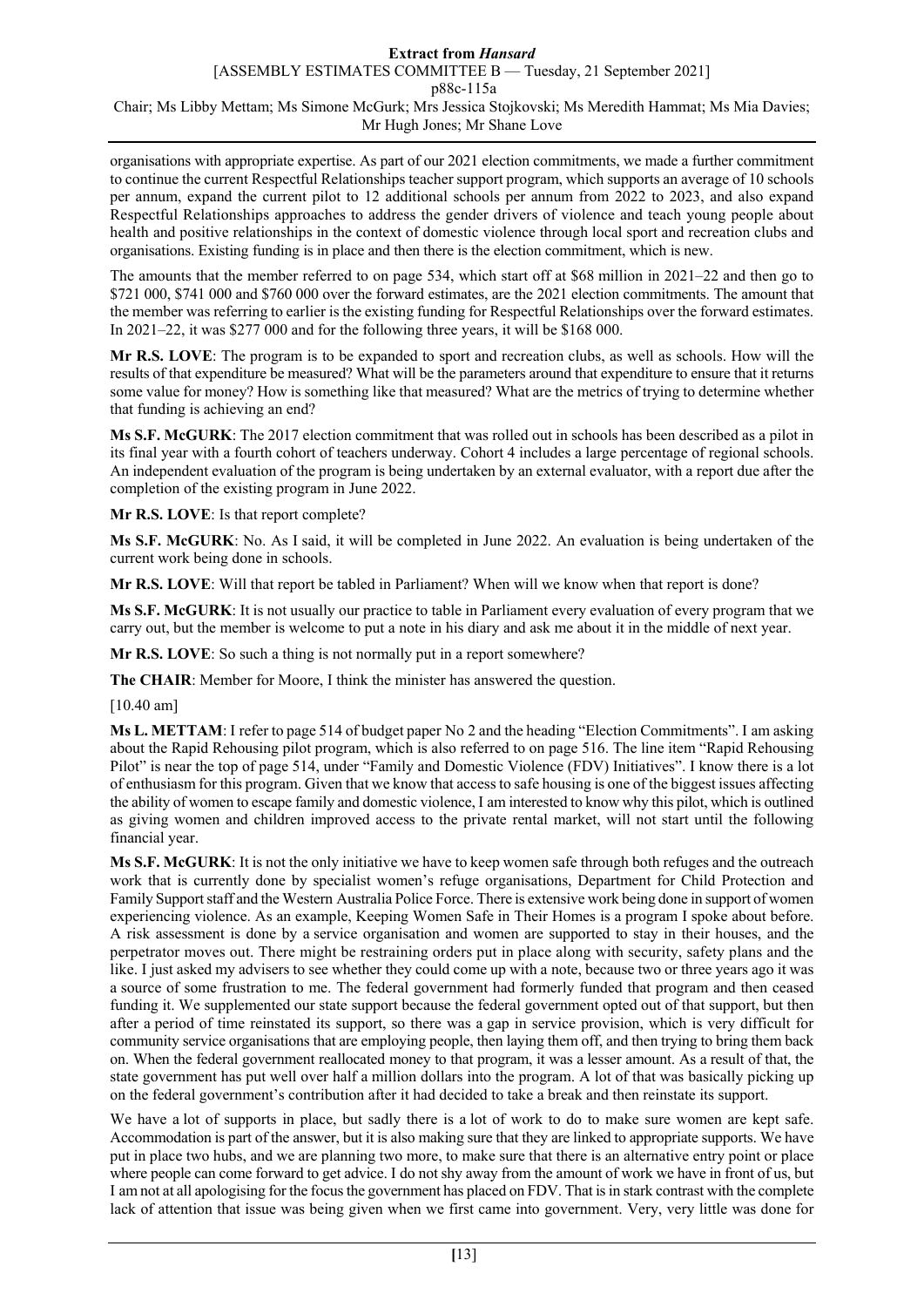additional services for domestic violence victims under the previous Liberal–National government. The expansion of the election commitment to which the member has referred, Safe at Home, will support an additional 150 women over the course of the forward estimates.

**Ms L. METTAM**: I was referring to the Rapid Rehousing pilot, not Safe at Home.

**Ms S.F. McGURK**: Sorry; I am reading from the wrong notes. Safe at Home is another name for Keeping Women Safe in Their Homes, so our expansion of that program, which we have funded in this election commitment, will support an additional 150 women.

**Ms L. METTAM**: How will the Rapid Rehousing pilot work, appreciating that it will not start until 2022–23?

**Ms S.F. McGURK**: There are two elements to the program, which I think I outlined before in response to another question from the member. There is \$2.157 million for the pilot for women and children leaving refuges, and the same amount for Aboriginal women leaving refuges, to support them into safe and affordable housing. There will be an allocation for them to be supported into accommodation. That also includes financial assistance to enable women and children to exit refuges and enter the private rental market. That, in turn, will free up crisis beds for more urgent needs. Part of the money is allocated so that they can be given financial assistance, as well as for caseworkers and outreach workers based in the refuges.

**Ms L. METTAM**: What is the reason for the delay in the implementation of this program? Will it take time to construct? The minister has suggested that there is a range of other programs already out there.

**Ms S.F. McGURK**: I have just been advised that there has been an allocation of \$113 000 for the planning and service design that will take place this financial year. Procurement will also be able to be undertaken this financial year, with the intention that it will be operational by next financial year. It just takes some time to make sure we have the program up and running. Our strong preference and general method of delivery is to consult with the sector to see what the best way is to organise the program and to make sure they have the opportunity to tender for that work.

**Ms L. METTAM**: Is there any indication of how many women and children it is anticipated this program will support?

**Ms S.F. McGURK**: It is expected that 40 women and their children a year will be supported through each of the programs, so a total of 80 women per year. One program is a general program, and there will be a program for Aboriginal women and their children, so it will be 80 women and their children across both those programs.

**Ms L. METTAM**: It will obviously be very competitive. There were cuts to Lamp Inc in Busselton; that decision was made when the McGowan government first came to office. Will anyone across the state be able to apply for that program?

[10.50 am]

**Ms S.F. McGURK**: A comment was made at the beginning about a cut that was made earlier on by the McGowan government to a program called Lamp. I do not know what the member was talking about.

**Ms L. METTAM**: It was a program that was delivered through Lamp in Busselton to assist people with mental health challenges or a range of different challenges to access independent living.

**Ms S.F. McGURK**: I cannot comment on that because it is not part of my portfolio, member. I do not know that it is useful to refer to that.

**Ms L. METTAM**: Is not homelessness part of the minister's portfolio?

**Ms S.F. McGURK**: Homelessness is part of my portfolio, but it is not a homelessness service that we have ever funded under my portfolio.

**The CHAIR**: We will stick with the budget questions.

**Ms L. METTAM**: I have a supplementary question. How will it work for the 80 people who will be able to access this program, not from next year but the year after? What will be the criteria?

**Ms S.F. McGURK**: The member said that 80 people will be able to access the program not next year but the year after. That is not correct. They will be able to access the program in 2022, in the next financial year. The program is being designed now, which is the budget allocation that I outlined. We will consult the sector, including its peak body, to make sure we have a robust design. Tenders for that work will go out and it is expected that service delivery will take place early next financial year.

**Mr R.S. LOVE**: I return to the election commitments on page 534. My apologies if I ask a question that has already been asked; I came in an hour after this session had started, so it might have already been asked. Is a breakdown available of the small commitments outlined in the budget that the minister distributed in 2020–21?

**Ms S.F. McGURK**: Is the member referring to a specific line item about election commitments?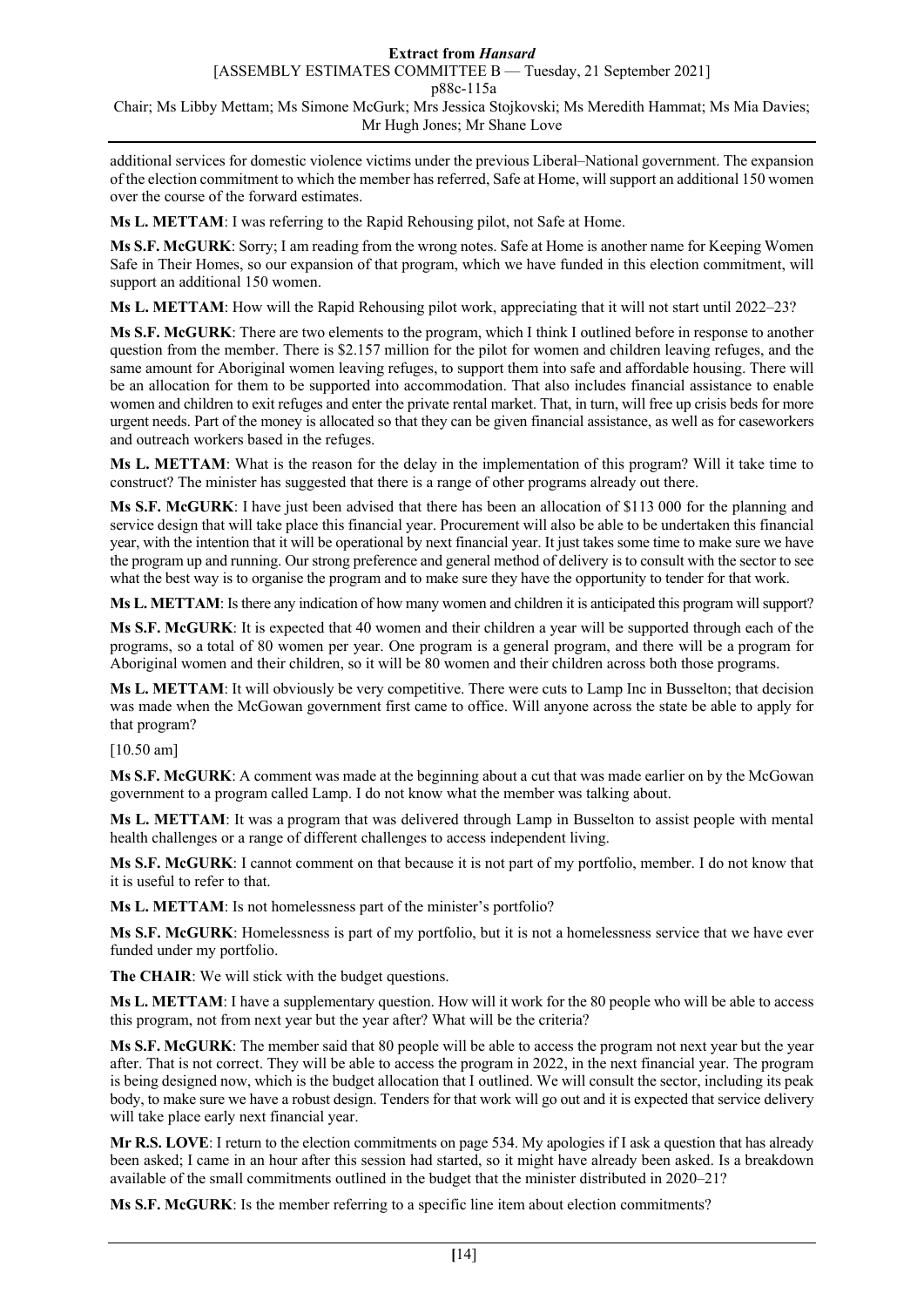**Mr R.S. LOVE**: I am referring to the line item on "Small Commitments", which is two-thirds of the way down under "Election Commitments". I am wondering whether the minister has a breakdown of how those commitments were distributed. I assume they have all been met.

**Ms S.F. McGURK**: The funding is for part of the election commitments approved by cabinet in 2020–21. Cabinet endorsed 151 community programs worth a total of \$4.63 million. The funding supported programs such as caring for communities and play and learn; support for our seniors; youth support; family and domestic violence support; minor infrastructure upgrades, inclusive of minor school works and consumables; and sport and community infrastructure. AsI said, a total of 151 election commitment grants packages, inclusive of grant guidelines, were taken up by 146 not-for-profit organisations. The time frames for the completion varied between two and 24 months, with 24 months being the maximum period allowed to acquit the grants. I think I have given the member an outline of the programs that were contemplated in the line item that the member referred to, with funding of \$4.63 million for small election commitments under the Department of Communities' responsibility.

**Mr R.S. LOVE**: Is the \$4 million all in the minister's area or is it spread across other areas?

**Ms S.F. McGURK**: It is spread across multiple portfolios; it is spread across other portfolios within the Department of Communities.

**Mr R.S. LOVE**: The minister can understand that this did not go through the budget process of the previous year, so no outline was available to us earlier of where this expenditure went. Of those provided, is it possible to get a list of where those projects were and what they were?

**Ms S.F. McGURK**: I am happy to give the member a list of those under my portfolio.

**The CHAIR**: Does the minister agree to provide that as supplementary information; and, if so, can she state exactly what information will be provided?

**Ms S.F. McGURK**: I am told that there are 117 under my area of responsibility. I am happy to list them now; it will probably help fill out some of the time. Does the member want me to do that?

**Mr R.S. LOVE**: I think it would be more time productive to provide it as supplementary information.

**The CHAIR**: Does the minister agree to provide the supplementary information; and, if so, can she state exactly what information will be provided?

**Ms S.F. McGURK**: I agree to provide supplementary information in relation to page 534 and the budget allocation under the line item "Small Commitments" on the small commitments that have been awarded under my portfolio responsibilities.

### [*Supplementary Information No B2.*]

**Ms L. METTAM**: I refer to pages 520 and 521 of budget paper No 2, volume 2, and the explanation of significant movements. I refer to the percentage of departmental clients who were assessed and received a response as a result of family and domestic violence incidents and did not require an FDV-related response within 12 months.

**Ms S.F. McGURK**: Sorry, I am having trouble finding the place the member is talking about. Is it page 521?

**Ms L. METTAM**: It is pages 520 and 521. It is probably easiest to refer to note 2 on page 521.

**Ms S.F. McGURK**: Is the member referring to the line item on the percentage of department clients who were assessed and received a response as a result of a FDV incident and did not require another FDV-related response within 12 months?

**Ms L. METTAM**: That is correct.

**Ms S.F. McGURK**: What is the member's question?

**Ms L. METTAM**: I want to know the actual case numbers; we do not need to know the percentages. What is the number of people we are talking about here?

**Ms S.F. McGURK**: I will answer the member's question. If the member goes to page 524, she will see some metrics about how we are preventing, and responding to, domestic violence. The number of cases is referred to in note (b) in the middle of that page. I am advised that these are people who are experiencing domestic violence, but it might also include financial counselling, subsidised driving lessons or other supports that are given. We can get some idea in note (b) of the numbers contemplated in the budget. It is not an exact comparison, but that is the number of people on which we base our assumptions in terms of the services provided by the department. It is not an exact comparison, because some of the services on page 524 might be a little broader than some of the ones on pages 520 and 521.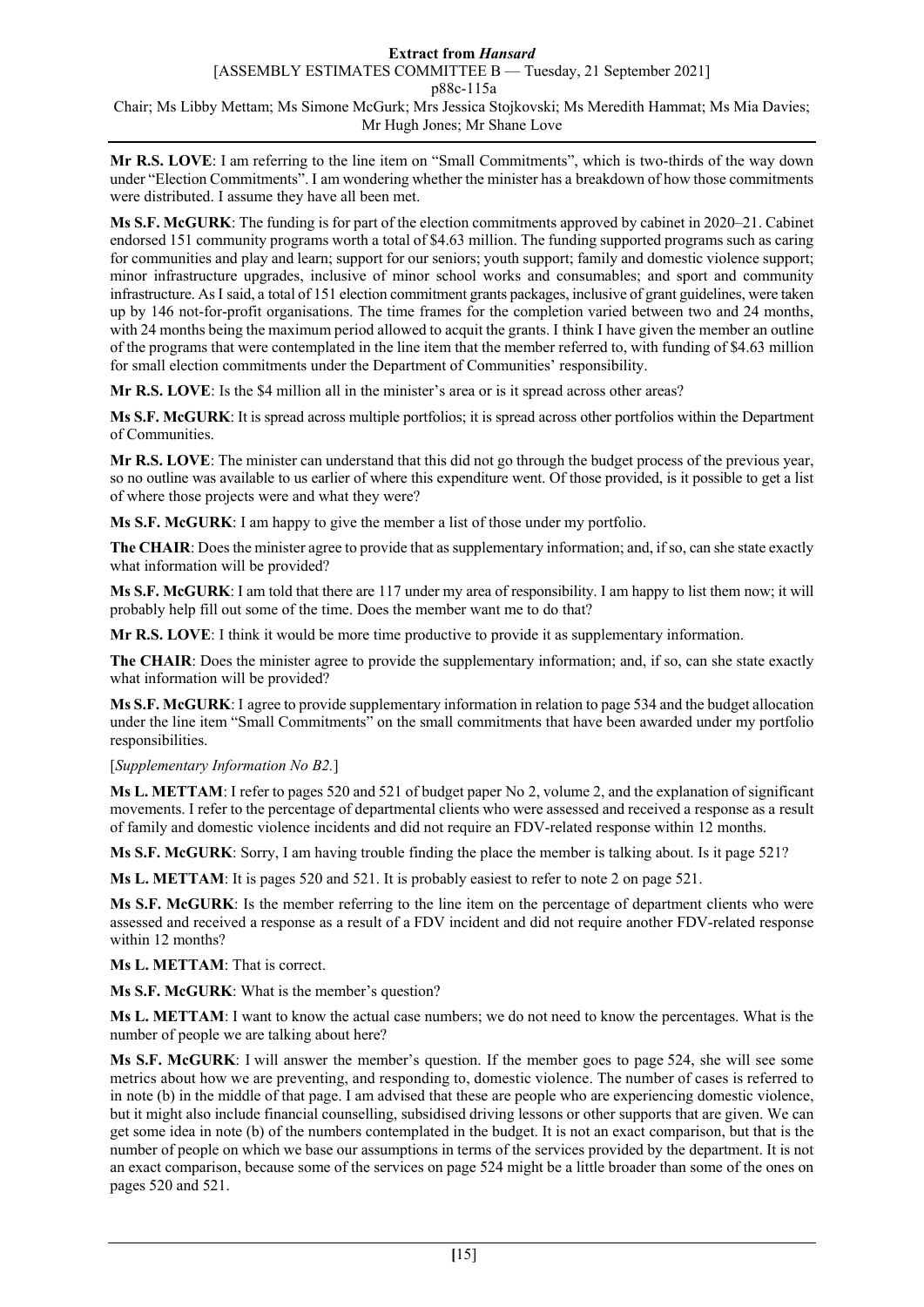## [11.00 am]

**Ms L. METTAM**: This figure, obviously, has dropped significantly from the target figure. The target figure for this coming financial year is more than 77 per cent, or the figure that was achieved in 2019–20. How can the minister account for such a turnaround?

**Ms S.F. McGURK**: The member said that the number has dropped significantly, but I think she is taking a little licence there. She will be familiar, hopefully, that through all departments the budget papers set targets for various metrics within a department's responsibilities. Those targets are based on a number of different factors. Sometimes the ability to reach those targets is also influenced by a number of factors outside our control. I suspect that in the case of this financial year, there have been a number of important global events that have been well outside our control. But I will refer specifically to the line item that the member talked about. The estimated actual in 2020–21 is lower than the 2019–20 actual and the 2020–21 budget target. This result reflects the complex and repetitive nature of domestic violence in many families that has been exacerbated by the effects of the COVID-19 pandemic, which is what I was just referring to. The department will continue to assess and refine its family and domestic violence responses to ensure that they are effective and sustainable and, accordingly, will continue to set aspirational targets to aim for better than the 2020–21 estimated actual results.

**The CHAIR**: This is timely; minister, would you like a comfort break of 10 minutes?

### **Ms S.F. McGURK**: Sure.

**The CHAIR**: We will break until 11.10 am.

### *Meeting suspended from 11.02 to 11.12 am*

**Mr R.S. LOVE**: I refer to page 514 of budget paper No 2, and to page 534, "Election Commitments", specifically "Grandcarers Support Scheme". What is the total amount of funding provided to Wanslea to deliver the scheme in 2020–21, as well as each year across the forward estimates?

**Ms S.F. McGURK**: The member is asking how much is paid to Wanslea.

**Mr R.S. LOVE**: Yes.

**Ms S.F. McGURK**: Over what years—for 2020–21?

**Mr R.S. LOVE**: For 2021–22. Sorry; I might have said 2020–21.

**Ms S.F. McGURK**: I cannot remember. Wanslea will receive \$1 050 000 in 2021–22 and the same amount has been allocated each year over the forward estimates.

**Mr R.S. LOVE**: What is the total number of grants administered as part of the scheme up to date and does the department have a forecasted amount for next year?

**Ms S.F. McGURK**: Is it the total amount for the scheme?

**Mr R.S. LOVE**: The total number of grants.

**Ms S.F. McGURK**: For grandcarers?

**Mr R.S. LOVE**: Yes.

**Ms S.F. McGURK**: In 2020–21, the McGowan government provided a total of \$1.49 million to grandcarers for the care of 2 157 grandchildren. This comprised \$711 400 in normal payments to grandcarers, as well as the extraordinary amount of \$783 600 for the additional WA recovery plan payments to assist grandcarers with the ongoing costs of keeping children safe during COVID. I think I have probably answered only part of the question. That was in 2020–21. The member wants to know the forward estimates.

**Mr R.S. LOVE**: Yes, as much as the department can make a prediction.

**Ms S.F. McGURK**: Member, it will not be possible to give the exact amount in the forward estimates because it will depend on how many grandcarers we are expected to support; the numbers may change. If there is an increased number of grandcarers, we will increase our supports.

**Mr R.S. LOVE**: There are successful and non-successful applicants in a program like this. Does the minister have any idea how many actual applications there were for support and how many of those were unsuccessful?

**Ms S.F. McGURK**: People have to meet the criteria to be eligible for grandcarers support and if they meet that criteria, all applicants are successful.

**Mr R.S. LOVE**: Yes, but the minister does not know how many applied in total.

**Ms S.F. McGURK**: No, I do not have that figure. They may have applied for the funding, but if they are not eligible —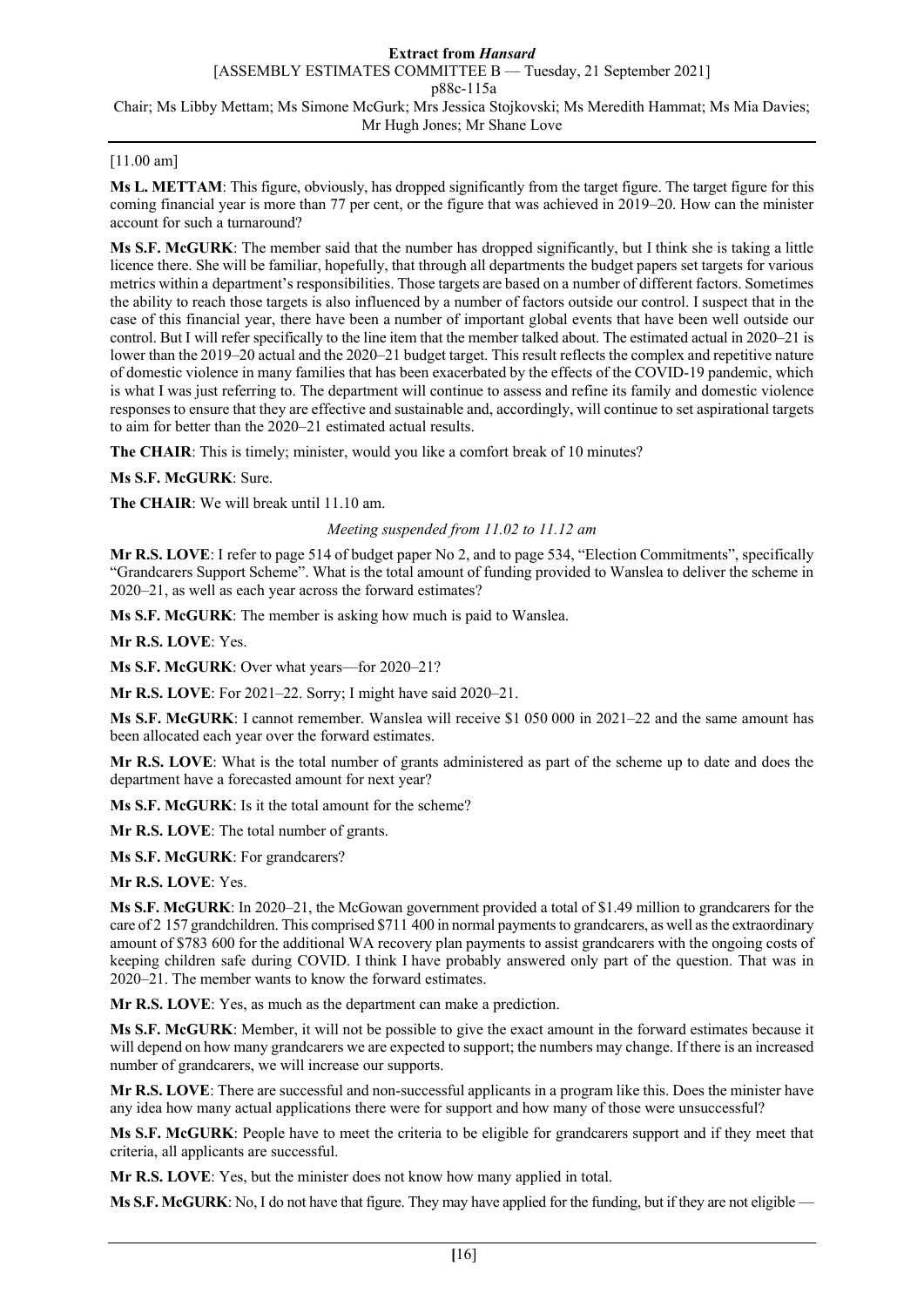**Mr R.S. LOVE**: So the department does not keep a record of the applications as such.

**Ms S.F. McGURK**: Not that I am aware of.

**Mr R.S. LOVE**: Are any other pools of funding provided for grandcarers who do not meet the eligibility criteria for that particular scheme; in other words, does the department provide any other supports?

**Ms S.F. McGURK**: The nature of grandcarers is that it is an informal arrangement that is in place for grandcarers grandparents or other extended family members who support children outside the child protection system. We provide assistance to Wanslea, which also runs group supports for grandcarers. I am not sure whether a person needs to be an approved grandcarer and eligible for the annual funding in order to go to the support groups that Wanslea runs and to be eligible for the other support services. Most grandcarers who apply for support will be given support. If they have children in their care and they are not in the formal child protection system, I would think that they would be eligible for the supports that we are talking about. Perhaps the member can outline the people who might consider themselves grandcarers whom we would not consider grandcarers. I am not quite sure whom the member is talking about.

### [11.20 am]

**Mr R.S. LOVE**: I am aware that a number of people claim that they have not met the eligibility criteria but consider themselves to be grandcarers. I do not know the number or the particular circumstances for each of them, but there certainly are people who are not eligible and feel that they should be.

**Ms S.F. McGURK**: I am surprised to hear that, member. I would be very happy for the member to take that up separately with me and write to me or send me the details. Some grandcarers would prefer to be paid full foster care payments, in the same way that kinship carers are paid for those children who are formally in the care of the CEO of the department but their foster care arrangement is with a relative. They are paid full foster care supports and given full supports under the department. Sometimes people refer to that as not receiving the full supports. Under our new policy, grandcarers will receive \$1 000 per year for each child in care and be eligible for other supports through Wanslea. For the member's information, the criteria on the Wanslea website state —

To be eligible for the Grandcarers Support Scheme:

### **1. You must be an informal grandparent carer**

'Informal' means you're not receiving any regular financial support from the Department of Communities, for example, a carer subsidy or Special Guardianship Order payment

### **2. You must be a full-time, primary carer**

To apply, your grandchildren (up to 18 years) must have resided in your full-time, primary care for at least four months

### **3. You must permanently reside in WA**

You must be an Australian citizen, hold a permanent visa and be a permanent resident of Western Australia

### **4. You must be a grandparent**

You must be a biological, marital, defacto or culturally defined grandparent to the children in your care

I would have thought that that was a pretty broad assessment. If the member believes that there are grandcarers who sit outside that eligibility criteria for supports, I would be interested to know about them.

**Ms L. METTAM**: I refer to page 521 in budget paper No 2, volume 2. The sixth paragraph under the explanation of significant movements refers to the average and the median waiting times for accommodation.

**Ms S.F. McGURK**: Is this about the total housing assistance?

**Ms L. METTAM**: Yes. Does it not come under —

**Ms S.F. McGURK**: I am not the housing minister.

**Ms L. METTAM**: Does it not come under homelessness?

**Ms S.F. McGURK**: No; that is a housing question.

**Mr R.S. LOVE**: I refer to the table on page 534. Under community services, an amount of money was allocated in 2020–21 for "Disaster Recovery Arrangements—Severe Tropical Cyclone Seroja". I also refer to Wooroloo fire recovery at the bottom of that same section of the table and the allocation of \$164 000 for this year. Looking at these figures, I wonder why there was no expenditure in the year just past for the Wooroloo fire, which happened at the start of this year, and, conversely, why there is to be no further expenditure in this program for the area affected by cyclone Seroja. I want an explanation of those figures and their application on the ground.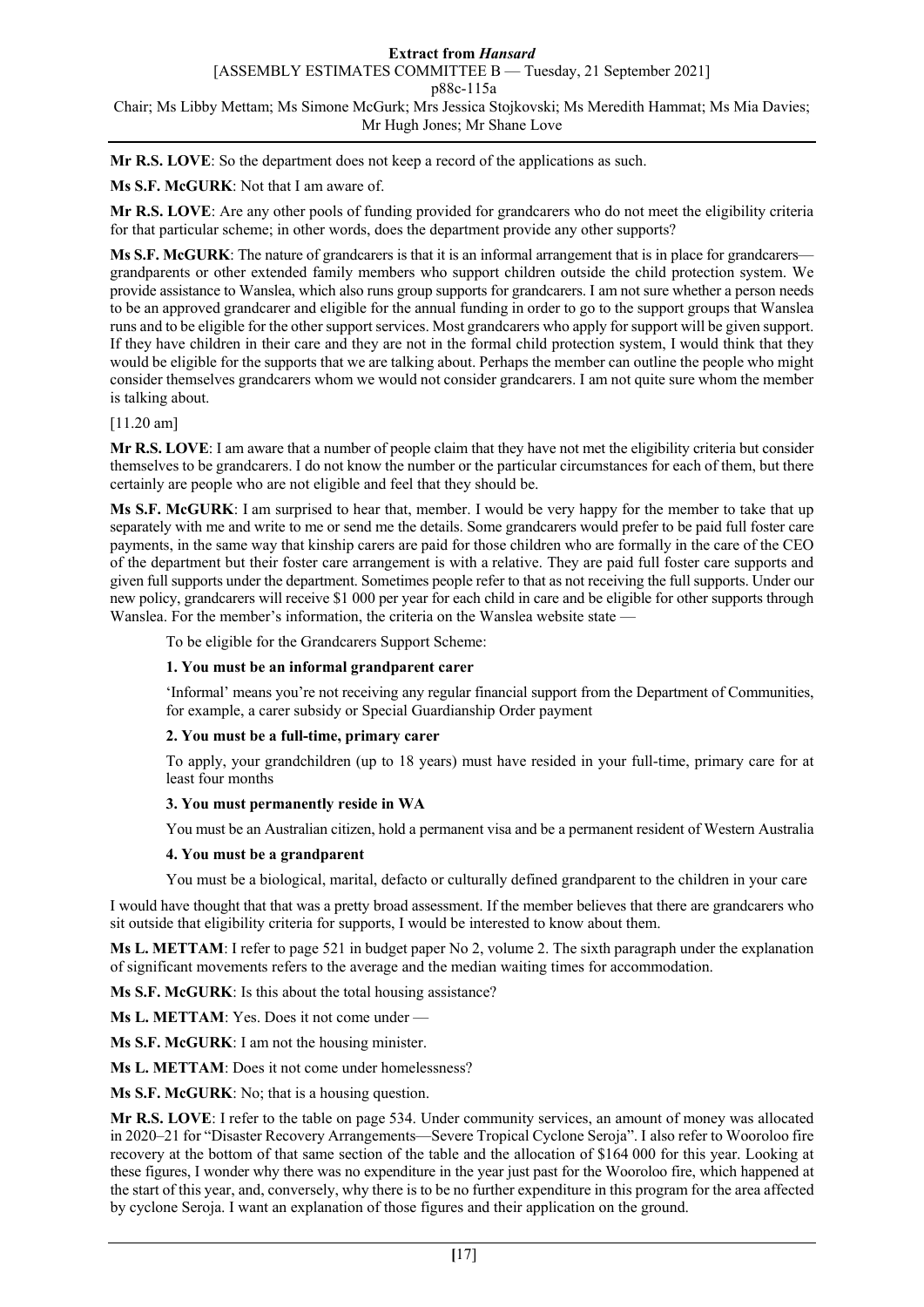**Ms S.F. McGURK**: Is the member asking why there are no ongoing allocations for either of those figures?

**Mr R.S. LOVE**: The question is in two parts, I suppose. In the case of the Wooroloo bushfire, the expenditure seems to have happened only in this current year, even though the fire was a considerable time ago now. For cyclone Seroja, which happened after the bushfire, there was \$2 million expenditure but there is nothing in the forward estimates. I am asking about the timing of those payments and what they represent in terms of service.

**Ms S.F. McGURK**: It is important to know what the role of the Department of Communities is in response to those disasters. Obviously, we are not the Department of Fire and Emergency Services. In the case of the Wooroloo bushfire, which occurred in February 2021, the department's role was to assist in the establishment of a one-stop-shop recovery centre and to continue to provide required emergency welfare services. The department also assisted with the set-up of the evacuation centres in the immediate response to the fire to provide emergency accommodation and care for affected families. The bushfire destroyed 86 properties. Assistance was provided by the Department of Communities to set up the evacuation centres, as I said, and continue to staff the bushfire recovery centre at Gidgegannup. Communities provided \$202 535 in financial support to impacted people.

In the case of cyclone Seroja, which impacted 16 local governments across 130 000 kilometres, Communities deployed over 196 frontline staff and 122 Australian Red Cross staff to the affected regions. To date, a total of 4 650 outreach and welfare appointments have been undertaken and \$2.69 million of emergency financial support has been provided. I should also say that we have since had other fires and floods, but the allocations that have been made reflect the nature of Communities' response, which in an emergency is an immediate aftermath response, not an ongoing role. That role is picked up through ongoing work by the Fire and Emergency Services Authority and the Department of Fire and Emergency Services, but also perhaps the Department of Housing, the Mental Health Commission, the Department of Health et cetera. Ongoing supports are picked up in the general work of government departments or service organisations.

**Ms L. METTAM**: I refer to page 524 in budget paper No 2, volume 2, and note 2, which we touched on before. The 2020–21 estimated actual for preventing and responding to family and domestic violence is \$69 million. The budget target for the following year is about \$54 million, which represents about a 20 per cent decline in funding. Can the minister explain why there is a drop in funding for this area?

**Ms S.F. McGURK**: Part of the explanation is outlined in note 1. Significant additional amounts were given in response to the COVID-19 pandemic by both the state and federal governments. The reduction in the 2021–22 budget target reflects the conclusion of the COVID-19 response initiatives and the finalisation of additional and expanded refuge works.

[11.30 am]

**Ms L. METTAM**: I note that additional staff were provided over that same period as well. Can the minister explain why additional staff were allocated in this area?

**Ms S.F. McGURK**: The increase is due to the new one-stop FDV hubs program, forming part of the 2021 election commitments. The McGowan government has approved funding to establish two additional one-stop hubs. Two are already operating—one is in Kalgoorlie and the other is in Mirrabooka. The increase in the number of FTEs responding to domestic violence is because of the operation of the hubs.

**Ms L. METTAM**: The minister has already touched on one-stop hubs in a previous question. Can the minister clarify how the decision will be made in respect of additional hubs? Who decides the location of the additional hubs and what is the decision based on?

**Ms S.F. McGURK**: An allocation for two new hubs has been made for 2021–22. Project planning and development will commence, including the co-design, in each location, and building procurement. To answer the question, the information that will be taken into account will include police data in terms of the number of reported FDV assaults, child protection data, and population data, and the proximity of other services in the area.

**Ms L. METTAM**: Will the minister be able to table the advice when those decisions are made?

**Ms S.F. McGURK**: We have not got that advice yet, so I am reluctant to say that I will table what advice we have. If the member is not happy with the locations when they are announced, there are ample opportunities for the member, or any of her colleagues, to ask questions about how those decisions were arrived at. It is a little theoretical for me to commit to tabling advice that I have not seen or in fact advice that has not yet been written.

**Ms L. METTAM**: When will the decision be made on the locations of these additional hubs?

**Ms S.F. McGURK**: We have not made a decision yet. As I said, we have just received in this budget the approval of \$1.6 million to commence the planning and project management, but we have not made a decision yet. I have not received advice about where the locations will be. As soon as we receive that, we will make that known.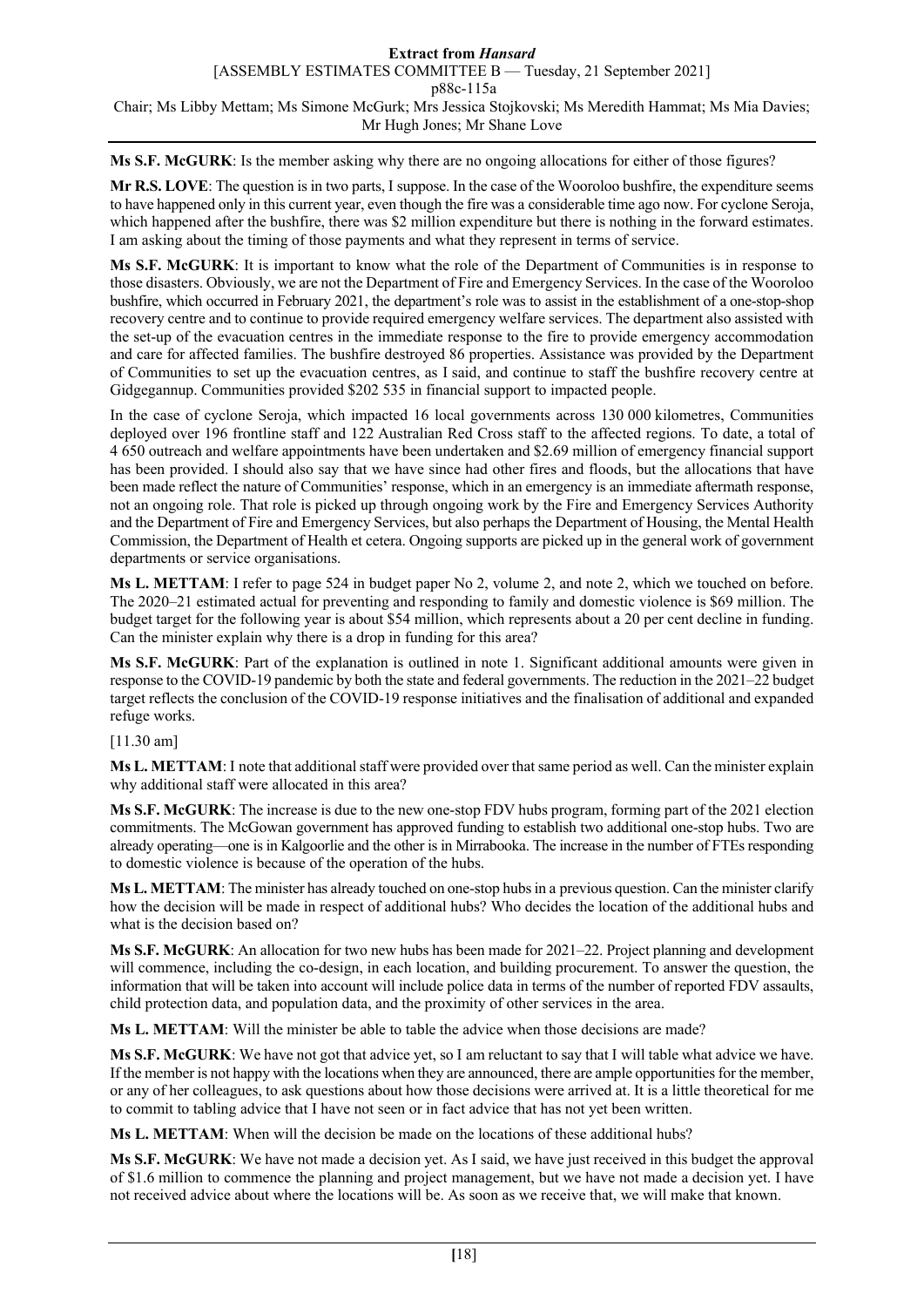[ASSEMBLY ESTIMATES COMMITTEE B — Tuesday, 21 September 2021]

p88c-115a

Chair; Ms Libby Mettam; Ms Simone McGurk; Mrs Jessica Stojkovski; Ms Meredith Hammat; Ms Mia Davies; Mr Hugh Jones; Mr Shane Love

**Ms L. METTAM**: When will the minister be making a decision on the locations? When will that information be known?

**Ms S.F. McGURK**: I am expecting to make a decision this year.

**Mr R.S. LOVE**: I refer to "Election Commitments" on page 534. There is \$500 000 in the budget for something called "Micro-Enterprise Support". Could the minister give an outline of that program and why it only appears once in the budget?

**Ms S.F. McGURK**: Sorry, member, what is it called?

**Mr R.S. LOVE**: "Micro-Enterprise Support".

**Ms S.F. McGURK**: I understand that this is a disability program, so perhaps this question would be best directed at the minister responsible for disabilities.

**Mr R.S. LOVE**: Thank you. We will let that one go, then.

Again on the same page, I refer to the third item, "Elder Rights WA", under "Election Commitments". There is an allocation of \$1 million a year, starting this year. I understand from page 517 that there is a grant going to the Legal Aid Commission for the rollout of that. Could the minister provide a breakdown of what that funding will be used for and what services will be provided to seniors under that funding? Given that this seems to be a new stream of funding, how will the minister measure success and ensure that the money is going to where it was intended or for the purposes intended?

**Ms S.F. McGURK**: I am not the minister responsible for seniors. Perhaps the member might direct that question to the minister responsible.

**Mr R.S. LOVE**: Okay, thank you.

**Ms L. METTAM**: I refer to the item "Women's Grants" on page 535 under the heading "Women". I note from the minister's media statement when these grants were announced that they are part of the government's plan for addressing gender inequality in Western Australia. When did the grants commence?

**Ms S.F. McGURK**: These grants have been in place for some time. They have been an annual amount. The outline of the grant program has been in place for some time. We have adjusted it slightly to accommodate Stronger Together, which is our overall strategic direction for making inroads into the significant gender inequality we face in our state and our country. To answer the question, the grants program has been in place for some time and the program outline is available on the department's website.

**Ms L. METTAM**: Have these grants been oversubscribed for each session; and, if so, can the minister provide the figures, since it commenced, of how much it has been oversubscribed or undersubscribed for each round?

**Ms S.F. McGURK**: Is the member asking whether people apply for grants but do not meet the criteria?

**Ms L. METTAM**: No. I am asking whether it has been oversubscribed for each session, meaning that people have met the criteria but there are limited funds available. I am wondering whether it is oversubscribed.

**Ms S.F. McGURK**: There are more applicants than we are able to fund; that is true. I do not have the figures available to me about how many applicants there would be. I venture to say that some organisations apply that would not meet the criteria, which is the reason they are not successful. There might be others. We only have a limited amount of funding so we are not able to fund every applicant that comes before us.

**Ms L. METTAM**: Is the minister able to provide that information via supplementary information?

**Ms S.F. McGURK**: How many organisations have applied and not been successful?

**Ms L. METTAM**: That is right.

**The CHAIR**: Does the minister agree to provide the supplementary information; and, if so, can she state exactly what information will be provided?

**Ms S.F. McGURK**: I am prepared to table those organisations that applied for funding in 2020–21 under the women's grants projects that were not successful.

[*Supplementary Information No B3.*]

[11.40 am]

**Ms L. METTAM**: How is the effectiveness of the grants program being assessed and how can the government be sure that the grants are contributing towards the goal of addressing gender inequality?

**Ms S.F. McGURK**: They are reasonably small amounts of money. We do not want to spend too many resources evaluating each program. They are up to \$10 000 on average for each grant recipient, and often between \$5 000 and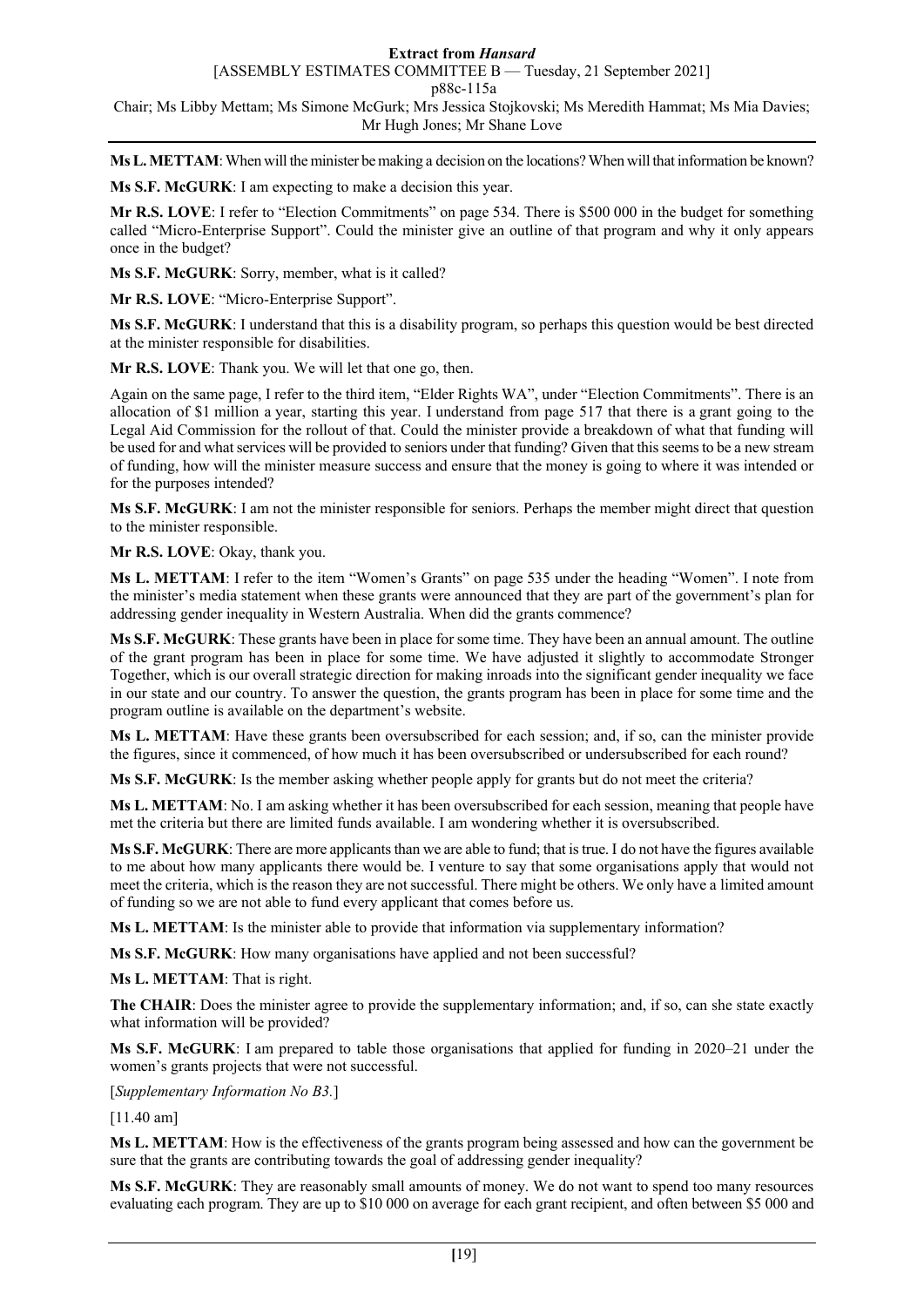\$10 000. The evaluation of the expenditure needs to be proportionate to the amount that has been allocated. A broad range of activities are successfully awarded grants within this program. They could be Aboriginal organisations, regional organisations, young people's organisations or occupation-based or industry-based organisations. I can give some examples, but the evaluation of whether the actual grant recipients fulfil their requirements under the grants takes place through an acquittal process within the department.

**Ms L. METTAM**: I refer to the fifth note on page 522 under "Community Services". How many working with children cards were allocated over the past financial year?

**Ms S.F. McGURK**: We have the head of the working with children check unit here, so I might get Mr Payne to answer some of those questions, because then it will make his morning seem productive. Is it the number of applications the member is asking for?

### **Ms L. METTAM**: Yes.

**Mr P. Payne**: Thank you, minister. For 2020–21, there were a total of 145 878 working with children applications. That is a 12 per cent increase over the previous year.

**Mrs J.M.C. STOJKOVSKI**: Can the minister explain to us how the Department of Communities' working with children cards are helping to keep communities safe?

**Ms S.F. McGURK**: I am happy to talk about this because quite a bit of work is being done in the department to improve the working with children check processes to ensure that not only do we have a quick turnaround of applicants, but also that when there are concerns or any further investigation needs to take place, that is done in a timely, but importantly, thorough, manner. That can be quite challenging when accessing different databases, perhaps even across jurisdictions, let alone across departments. As Mr Payne pointed out, as a result of that there has been a significant increase in the number of applications. That is partly too because there has been a lot of proactive work in the unit targeting industries or areas where there could be noncompliance. An example of the proactive work that has been done, and the focus being on providing decisions that best protect children in a timely manner, is that where there is a criminal record, the average time to finalise a decision is under 20 days—a decrease from 22 days in the prior year. There has also been a focus on the proactive compliance program. I will get Mr Payne to speak about that.

**Mr P. Payne**: There are two main strategies under the working with children compliance regime: one is proactive and one is reactive. The proactive looks to Gumtree advertisements, for example, and we write directly to people who advertise to make sure they have a working with children check. Obviously if they do not, we take appropriate action to respond to that. More proactively, we have been delivering an online education campaign through Facebook and Gumtree—those types of online platforms—specifically targeting high-risk areas in which people may not necessarily understand that they need to have a working with children check. That is based on a risk assessment we have done of all the different categories of people who are subject to the act. Most recently it has been those delivering tutoring services. Next year we will commence a campaign that focuses on sporting activities or volunteer-type activities. We target those who work predominantly unsupervised. That is a high-risk area compared with, perhaps, teachers in the school environment, who are obviously employed and do not fall into the category of high risk. Those activities identify people who are compliant and also people who are not compliant. Additionally, we have an ongoing system for people who are issued with negative notices to make sure they continue to not be engaged in child-related work.

**Ms L. METTAM**: I note a statement by the department on 10 September about a woman who was convicted after making false claims on a working with children check application. How many false claims have been made over the past financial year?

**Ms S.F. McGURK**: We are aware of one. Obviously, we can talk about only those that we are aware of. There might be false claims made. The unit is conscious of regulated areas, but, importantly, those areas that are less likely to have some oversight, as in online and advertising opportunities through Gumtree and the like, or tutoring, to make sure there is a proactive approach to these issues.

**Mr R.S. LOVE**: I understand that previously there were some issues with the Departments of Education, Justice and Health not complying fully with the working with children checks, and the Auditor General reported on that matter. Has the Department of Communities made some progress in ensuring that the conditions described in that report have been addressed? Is the minister satisfied that those matters are now in compliance?

### [11.50 am]

**Ms S.F. McGURK**: Quite a lot of work has been done in response to the Auditor General's report that the member referred to. I have already spoken about some of that work, which includes making sure that there are quick turnarounds for applications for working with children checks, ensuring investigations are done thoroughly when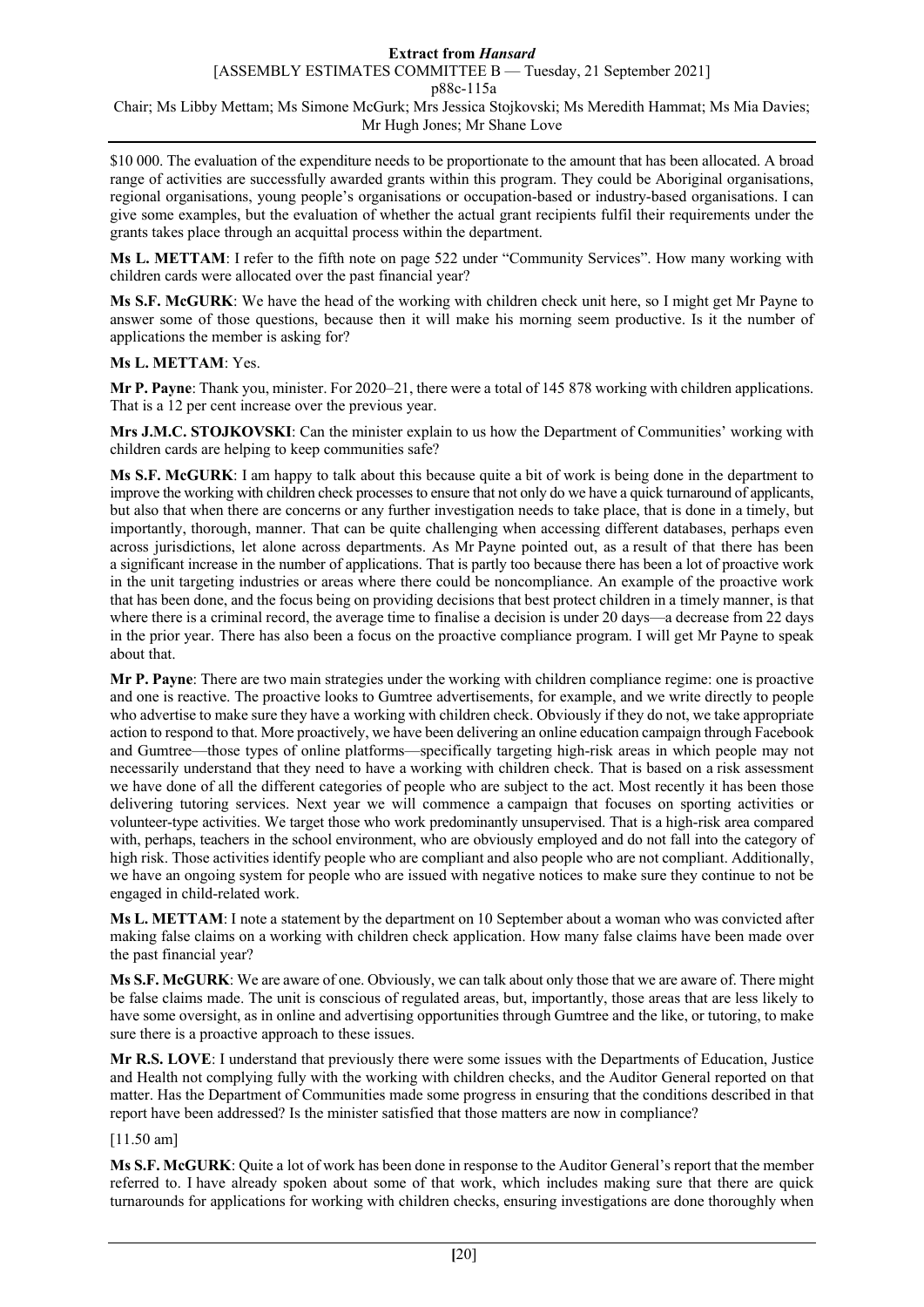they need to be done, and also carrying out proactive work. I might ask Mr Payne to talk about the work that has been done to ensure that people working in other government departments, including within the Department of Communities, have met their working with children check requirements.

**Mr P. Payne**: Following the Auditor General's 2020 report, four different government departments were identified, which are predominantly higher users of the working with children system. We have an ongoing relationship with senior officers in those departments to ensure they are in compliance with the working with children system and also with their administrative practices and procedures. Following that report, the then director general wrote to not only those departments, but to all directors general across government, to bring to their attention the requirements of the Working with Children (Criminal Record Checking) Act. Our current work includes looking at supporting better online connectivity between the working with children system and those departments in order for them to be more timely and accurately aware of their officers who are currently subject to a working with children check or when those officers are due to lodge a renewal. That system development process is currently under consideration.

**Ms L. METTAM**: I refer to page 514 of budget paper No 2. I note that in the 2021–22 budget, \$110 000 was allocated to the Caring Dads program. What has this money been budgeted for?

**Ms S.F. McGURK**: This is an election commitment for a specific program in the Peel region called Caring Dads. It is a program to engage men in group interventions to change behaviour, with the aim of reducing and preventing instances of family violence. As part of the 2021–22 budget, an allocation of \$110 000 has been approved for a 12-month trial of the Caring Dads program. The program is designed to ensure the safety and wellbeing of children by working with fathers who are alleged to have abused or neglected their children or exposed them to the abuse of their mothers. The initiative will be delivered by Stronger Families, which has advocated for the funding for the program in the Peel region, with the support of the member for Mandurah.

**Ms L. METTAM**: How many families or individual dads is this program anticipated to support?

**Ms S.F. McGURK**: At this stage, an election commitment was made for the allocation of \$110 000. Now that we have secured the money in the budget, the work will be done to understand how many families the organisation will be able to work with.

**Ms L. METTAM**: Why are there no funds in the forward estimates for this program?

**Ms S.F. McGURK**: It is a trial at this stage. That is the amount of money that was committed for the program at the last election.

**Mr R.S. LOVE**: I refer to the grants and subsidies on page 538 of budget paper No 2. The first line item is "Connected Beginnings—Roebourne". There is an amount of money for 2019–20. Nothing was allocated last year, there are allocations for this year and next year but there is nothing going forward. What does the Connected Beginnings program deliver and why was no money allocated in the previous year?

**Ms S.F. McGURK**: Connected Beginnings is a program that has been funded by the commonwealth government through the Department of Education, Skills and Employment. It has three objectives: to ensure that children and families in Roebourne can thrive and reach their full potential; to foster a genuine partnership with local service providers; and to support the community. To answer the member's question, it is essentially a federal government program. We receive the funds and make sure they are delivered to the program in Roebourne.

**Mr R.S. LOVE**: The disjointed nature of the funding is simply down to another government. It is not because of the structure of the program that it is able to survive without money for a year. It is quite strange that there is absolutely no expenditure for a program for a year and then it is resurrected.

**Ms S.F. McGURK**: I suggest that the member ask the federal government why it stops and starts its funding arrangements. It frustrates me as well.

**Mr R.S. LOVE**: I am asking the minister: did the program cease to be on the ground in the last year or was it able to continue in some form? If not, what is it delivering?

**Ms S.F. McGURK**: Earlier, I outlined some of the points that are contemplated under Connected Beginnings. The program in Roebourne is called Yandi for Change. As I said, it is funded by the commonwealth government. It is designed to support the Roebourne community around three key objectives. We have done what we can to support that local community in a range of ways but no budget was provided by the federal government for 2020–21. We have worked with the community as best we can on that particular program.

**Ms L. METTAM**: I realise that we have already touched on the Safe at Home program. There is a reference to the program on page 514 under "Election Commitments". I wanted some clarification on how many people currently use the Safe at Home service. It is under "Safe at Home Expansion".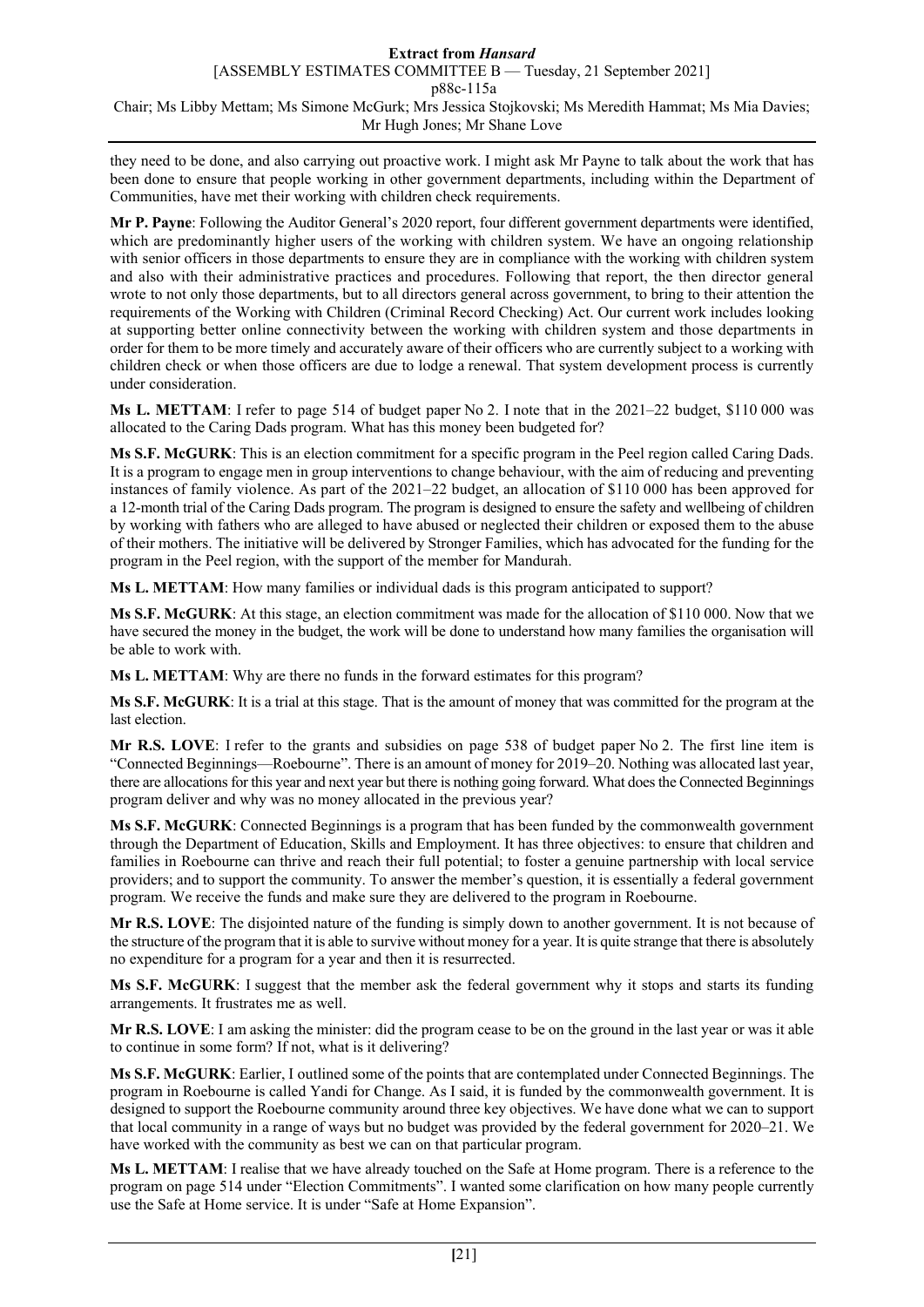[ASSEMBLY ESTIMATES COMMITTEE B — Tuesday, 21 September 2021]

p88c-115a

Chair; Ms Libby Mettam; Ms Simone McGurk; Mrs Jessica Stojkovski; Ms Meredith Hammat; Ms Mia Davies; Mr Hugh Jones; Mr Shane Love

**Ms S.F. McGURK**: Under the expansion, the McGowan government made an election commitment to expand the Safe at Home program to support an additional 150 women, with or without children, each year who are at risk of domestic violence.

**Ms L. METTAM**: Will it support an additional 150 women from 2022–23?

**Ms S.F. McGURK**: Some funding was approved for 2021–22. The funding of \$3.392 million has been approved through the 2021–22 budget, which includes \$100 000 approved in 2021–22, so in the current year, to consult and engage with partners and stakeholders to review the program and see what the model might look like. I think this is the answer to the member's question: \$100 000 has been approved for this financial year—the current financial year—to engage with partners and stakeholders. At the moment, prior to this expansion, there are six support services providing Safe at Home services throughout WA.

[12.00 noon]

**Ms L. METTAM**: Going forward, will there be additional support services providing the expanded program?

**Ms S.F. McGURK**: It is expected that that will be the case. Although the opportunity to bid for that work will be made available to everyone, it might be that only the existing services will want to do it and will bid for it. But I would expect a geographical expansion as a result of our work, so I would be surprised if it did not include other services.

**Ms L. METTAM**: Can the minister tell me what she means by "geographical expansion"? Is everyone across the state eligible for the Safe at Home program? Is geography a challenge?

**Ms S.F. McGURK**: I outlined earlier that there are six support services currently operating that program. I am aware, for instance, of one in Bunbury, and I assume that they deal largely with women from around that geographical area. That is not to say that someone from another region, either the metro region or somewhere else in the state, could not make contact with that service and ask to be relocated to that area; of course they could. But the nature of services is such that they tend to operate within their geographical location. When we look at the expansion, we will be looking at what the need is across the state and what the current footprint is across the state, and we will make sure that we are responding to need when we have the opportunity to expand the program.

**Ms L. METTAM**: The minister said that it will provide for an additional 150 people. How many people currently use this service on an annual basis?

**Ms S.F. McGURK**: I do not have that number here, I am sorry, member.

**Ms L. METTAM**: Is the minister able to provide that as supplementary information?

**Ms S.F. McGURK**: Yes, for the last financial year, which might make more sense.

**The CHAIR**: Can the minister state exactly what information will be provided?

**Ms S.F. McGURK**: I will provide the number of victim survivors who were supported by Safe at Home–funded services over the year 2020–21.

[*Supplementary Information No B4.*]

**Ms L. METTAM**: Has this funding been oversubscribed? Are some people unable to access this support?

**Ms S.F. McGURK**: Individual services determine which clients might be best suited to access the Safe at Home program, depending primarily upon a risk assessment and the wishes of the clients. Some clients would prefer to move—to leave their residence and move, either to another home or location, or to a refuge. Others want to stay in their residence and, as I said, depending upon a risk assessment of how safe that is, the individual service will assess whether that is a suitable option for them. As far as I am aware, we do not ask those services to report with that sort of detail on whether they have had some women who might be eligible for Safe at Home, but they do not have the funding for them. But I reiterate the point that I made earlier: I wonder what advocacy the member has made to her federal counterparts on this issue, because for well over 12 months in the last term of government, the federal government simply ceased funding this program, much to my frustration, and I did some public advocacy on that. When the federal government reinstated the funding, it was at a lower amount, and the state government had to pick up the tab. I hope that, in advocating for this program, the member has expressed that to her federal counterparts.

**Ms L. METTAM**: I have been advocating to ensure that there is support in the electorate I represent, from a state government point of view.

**The CHAIR**: Member, is there a question there?

**Ms L. METTAM**: She asked me a question, so I responded.

**The CHAIR**: It is up to you to ask the questions.

**Ms S.F. McGURK**: I do not think I did ask a question; I just made a point.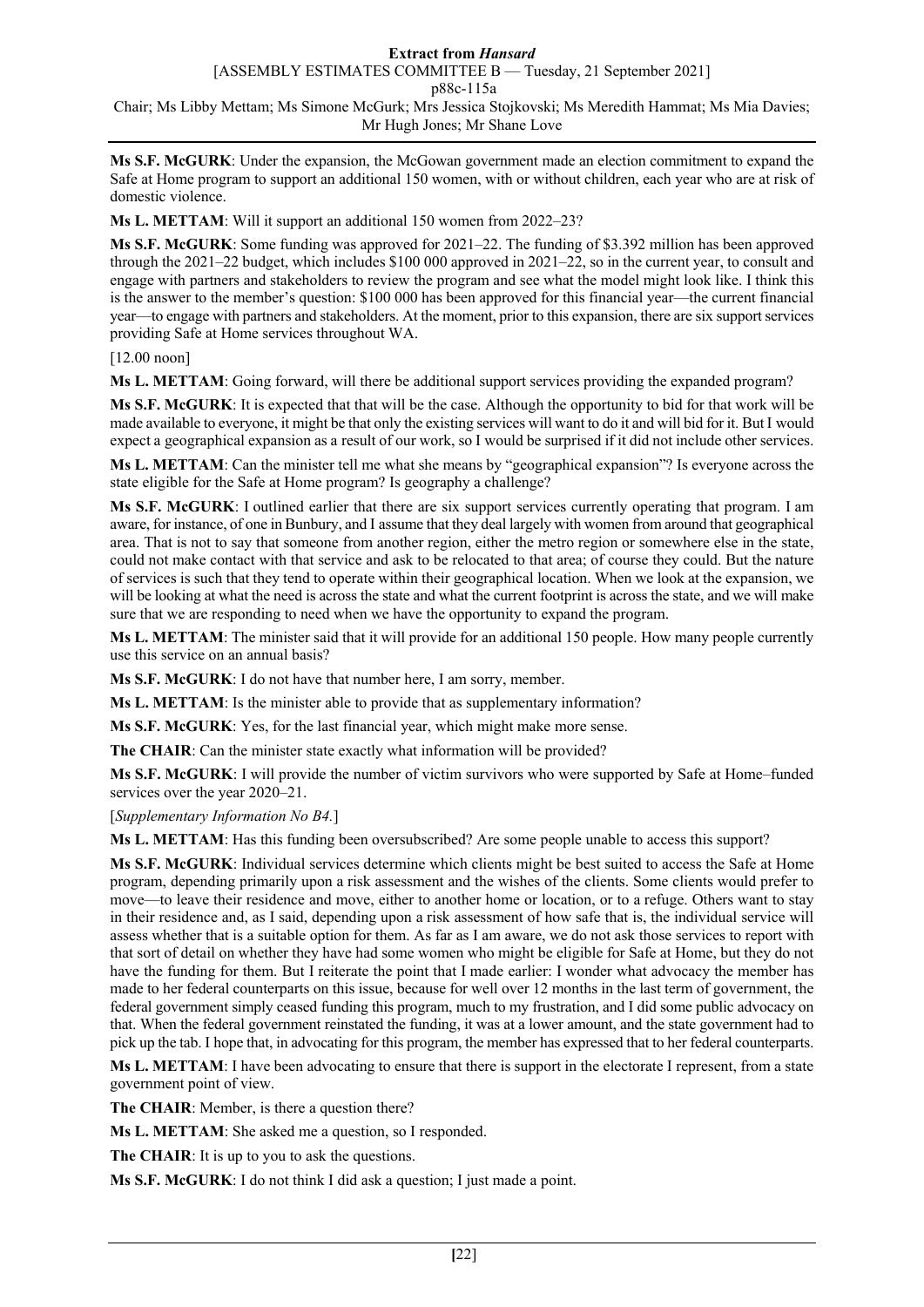**Ms L. METTAM**: The minister touched on Bunbury being an area in which a support service is provided. Are women seeking support in the south west region able to access the Safe at Home support service in Bunbury?

### **Ms S.F. McGURK**: Yes, they are.

**Ms L. METTAM**: The funding that has been allocated to this program has not been a limiting factor in terms of the delivery of this service. To expand on the answer the minister gave before, can the minister confirm that every individual who is eligible for this service has been able to access it?

**Ms S.F. McGURK**: In response to a question that the member put earlier about whether this service was oversubscribed, I said that it would be up to individual services to determine whether this service was appropriate for an individual woman and her family. As an example, it would be up to the service to decide whether it had cases that might be appropriate for that program, but they might not have been able to find accommodation or did not have money in that particular program. However, we do not ask them to report on that.

**Mr R.S. LOVE**: I refer to page 538 of budget paper No 2 and the heading "Grants and Subsidies" at the top of the "Net Appropriation Determination" table. The line item "Western Australian Council of Social Service Sector Support Development" has an allocation of \$91 000 for 2019–20, \$680 000 for 2020–21 and \$192 000 for each year of the forward estimates. Can the minister explain why there is such a variation in funding through 2019–20, 2020–21 and 2021–22? Why is the estimated amount at such wide variance with the budgeted amount for 2020–21? There seems to be an allocation that has not been spent. What was the service to provide, and where is it at now?

**Ms S.F. McGURK**: The budget of \$680 000 in 2020–21 includes \$500 000 for financial counselling. This program is now listed separately.

[12.10 pm]

**Mr R.S. LOVE**: Can the minister outline what the \$192 000 is actually provided for?

**Ms S.F. McGURK**: The Western Australian Council of Social Service provides advice and information on emerging issues impacting disadvantaged and vulnerable people and on the current trends and issues experienced by the community services sector in Western Australia.

**Mr R.S. LOVE**: There is an amount for financial counselling already in the grants and subsidies table. Last year when WACOSS was allocated \$500 000 to provide financial counselling, when the budget was \$680 000, there was already a budgeted amount of \$500 000 for financial counselling further up the table. Are they different streams of financial counselling or are they the stream of financial counselling the minister referred to? If so, is there a double up from last year?

**The CHAIR**: I think the member might be looking at the line below, "Kimberley Juvenile Justice Strategy", which is \$500 000.

**Mr R.S. LOVE**: No, that is \$200 000, I think; I will put a ruler on it, but I am pretty sure it is.

**The CHAIR**: Okay, sorry.

**Ms S.F. McGURK**: I might get Mr Richardson to explain whether this is income or expenditure, but I understand we are talking about the net appropriation determination.

**Mr M. Richardson**: It is helpful to recognise that this net appropriation determination table actually reflects the income of the Department of Communities to undertake various services. Only a subset within that is exclusive to statutory authorities. The \$500 000 listed here in the budget was expected income to Communities from the Department of the Premier and Cabinet. The \$500 000 the member referred to in the grants table shows the expense of that same program. It is not so much a double up as the money coming in and the money going out.

**Mr R.S. LOVE**: They are both in the same table, so, presumably, they represent the same type of either grant or subsidy.

**Ms S.F. McGURK**: As I understand it, the amount received from WACOSS was a one-off amount and it is now expended through grants.

**Mr H.T. JONES**: I refer to paragraph 6.2 under "Significant Issues Impacting the Agency" in the *Budget Statements* on page 516. Can the minister outline how Boorloo Bidee Mia will ensure there is a culturally appropriate response to those who are rough sleeping in the CBD?

**Ms S.F. McGURK**: I can speak about this issue because we have great hopes for this organisation to provide, for the first time, homelessness support delivered by an Aboriginal-controlled organisation in the CBD area. Of course, Aboriginal-controlled organisations do important community service work across the spectrum. However, a specific tailored service has not been provided by an ACO in Perth. Although this service will be provided to not only Aboriginal people, we know that Aboriginal people experiencing homelessness in the CBD is a cohort that is poorly serviced by our current system, so we are hoping to address that through this new service.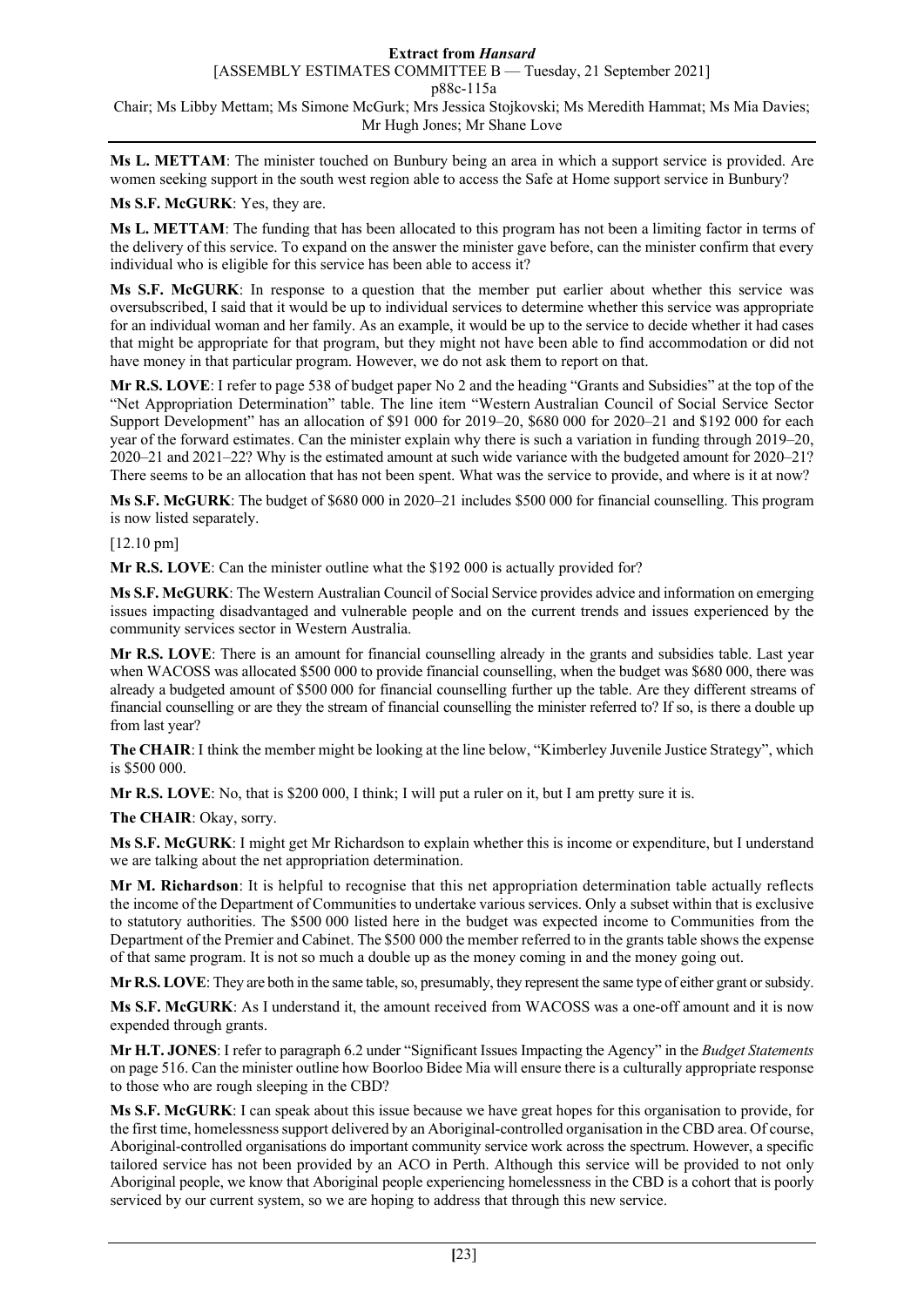[ASSEMBLY ESTIMATES COMMITTEE B — Tuesday, 21 September 2021]

p88c-115a

Chair; Ms Libby Mettam; Ms Simone McGurk; Mrs Jessica Stojkovski; Ms Meredith Hammat; Ms Mia Davies; Mr Hugh Jones; Mr Shane Love

The member will be aware that other services now located at 100 Wellington Street will be available for people who were previously rough sleeping. It is important that it is not considered just a shelter; it is also focused on building a kind of community-based environment that supports residents to address the underlying issues that have contributed to them becoming homeless and to get them to maintain their lodging and transition to long-term accommodation. This is part of a significant addition to the resources that we have allocated to homelessness. I referred before to the over \$100 million per annum that is being spent and to the provision of the physical beds that will be provided by Boorloo Bidee Mia in a premises that was previously a backpackers' hostel. It is really well suited in not only its location, but also its construction. Its internal layout is very well suited to the clientele. As I said, having an ACO running that service will, we think, fill a gap that has been there for too long. I was very hopeful when I went to the opening of Boorloo Bidee Mia with the Minister for Housing and we saw the number of new staff who have been employed by Wungening, the Aboriginal Corporation that has been commissioned to run Boorloo Bidee Mia. The young Aboriginal staff were keen to start to work with people who were previously rough sleeping and to develop relationships with them and provide them with support.

**Mr R.S. LOVE**: I refer to the "Grants and Subsidies" section on page 538 where there is a one-off allocation to the Kimberley juvenile justice strategy. It is a relatively minor amount of money. I am wondering where that strategy is being delivered or what it is because I cannot find any reference to it anywhere else in the budget papers. Is that the full amount for the strategy, will it be delivered in one year, and what does the strategy aim to achieve?

**Ms S.F. McGURK**: It is a program classified under the youth portfolio so I ask the member, if he can, to direct that question to the Minister for Youth.

**Ms L. METTAM**: I refer to family and domestic violence initiatives on page 535, under the heading "Prevention of FDV". Can the minister provide a breakdown of the line items across the forward estimates?

**Ms S.F. McGURK**: This is part of our \$16.53 million support package for a range of domestic violence support services in WA in response to COVID, which was announced in June 2020. Included in the list of initiatives are the following programs led by the Department of Communities. There is the expansion of mobile FDV outreach services and funding of \$8.639 million over 2020–21 and 2021–22 for at least 23 additional outreach workers across metropolitan and regional refuge intake areas to provide support to women and children who are experiencing or are at further risk of family violence. Another component is to strengthen the domestic violence response teams; there is a total of \$6.688 million over 2020–21 and 2021–22 to provide for at least 17 additional community sector team members across the state to work with victims to provide supports following a police call-out. There is also a component for FDV counselling, advocacy and support services of \$1.8 million over the two years 2020–21 and 2021–22 to meet an anticipated increase in demand and restore service levels. Finally, there is a job retraining scheme for women in refuges, with a total of \$123 000 over the two years 2020–21 and 2021–22 to fund a pilot scheme for 50 women per year in metropolitan refuges to gain employment skills and prerequisite certificates in career training.

# [12.20 pm]

**Ms L. METTAM**: It will cease in 2023–24. The minister said that it is a COVID-19 response, so what assumptions have been made around why there will be no future funding under this program?

**Ms S.F. McGURK**: We announced at the time that these initiatives would be time limited and a response to the expected and, in fact, realised increases in domestic violence, and the uncertainty and added pressures experienced across the community during the COVID-19 pandemic. They were only ever expected to be time limited—that was the program and the budget allocation, and all the services that received money clearly understood that it would be a time-limited increase, particularly in staff on the ground who were placed in refuges and in joint response teams. I should say, too—the member will be aware—that as part of our election commitments in March, we announced a full suite of additional services and programs that add up, I think, to over \$60 million for this next period of government. A range of services were funded in this budget and I think that we have talked about them at other times this morning.

**Mr R.S. LOVE**: I refer again to page 538, under the heading "Grants and Subsidies", the line item "Parenting Community Funding" and the allocation this year of \$534 000. What does that particular program provide?

**Ms S.F. McGURK**: The Child and Adolescent Health Service contributes annual funding of \$500 000 plus indexation to the Department of Communities for the parenting support service Ngala Parenting Line via a memorandum of understanding. The line item "Parenting Community Funding" contributes to parenting services to provide sessional or occasional early intervention and care services in regional areas, many of which have limited or no alternative childcare options. The term of the agreement was February 2017 to June 2020 with an extension option to June 2022. The extension option has now been exercised.

**Mr R.S. LOVE**: To be clear, there is no further funding allocation in the forward estimate because that will be the end of the program that has been offered as an extension by the commonwealth. Is there any plan to address that with an approach to the federal government to see whether it can be extended further, or will that just peter out?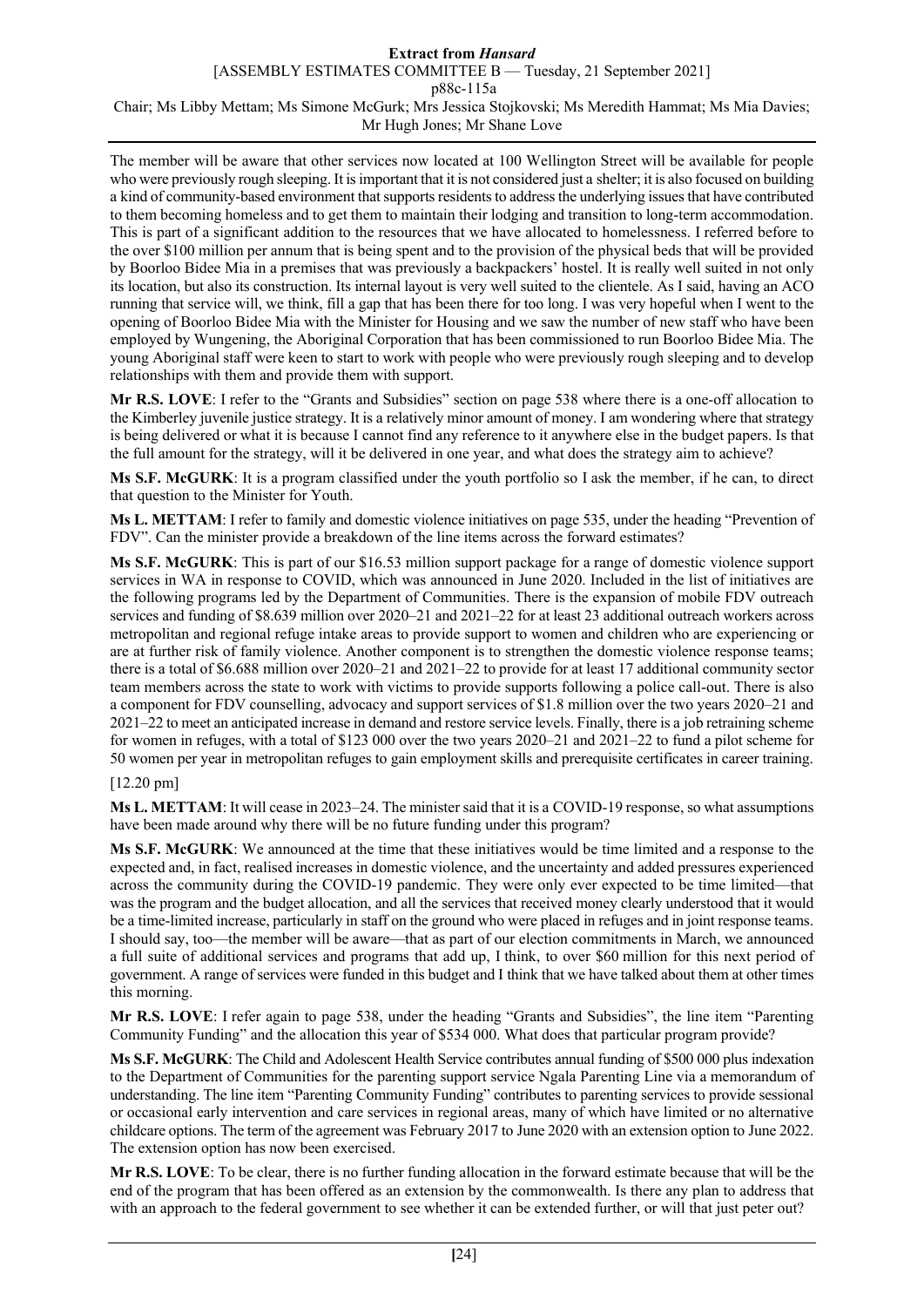[ASSEMBLY ESTIMATES COMMITTEE B — Tuesday, 21 September 2021]

p88c-115a

Chair; Ms Libby Mettam; Ms Simone McGurk; Mrs Jessica Stojkovski; Ms Meredith Hammat; Ms Mia Davies; Mr Hugh Jones; Mr Shane Love

**Ms S.F. McGURK**: That will be a matter for government to determine, but perhaps it is a matter best directed to the Minister for Health.

**Ms L. METTAM**: I refer to page 534, and the election commitments in the table titled "Details of Controlled Grants and Subsidies". There is a commitment of \$4.063 million in the line item titled "Small Commitments". Can the minister please provide a breakdown of what that covers?

**Ms S.F. McGURK**: Through the chair, I do not think the member was paying attention because I have been asked this question and agreed to provide an answer on notice for those areas within my portfolio.

**Mr R.S. LOVE**: I refer to page 517—this is where it is difficult to know which minister can respond—and to paragraph 14, which states —

… the Department will focus on implementing the recommendations of the Functional Review of corporate functions that was completed in 2020–21, with a particular focus on: further integration of non-frontline service delivery …

Can the minister provide an update on the implementation process? Is that in her area of responsibility? Is it a joint responsibility? How does it work?

**Ms S.F. McGURK**: I will get the director general to address some of these issues, but, essentially, the functional review was an opportunity to identify efficiencies and effectiveness of non-frontline services in the new Department of Communities. A cross-agency oversight committee with an independent chair was tasked with progressing the review. As frontline services were not within the scope of the functional review, direct services in the community have not been affected. Although the objectives included financial sustainability, no savings targets were imposed on Communities as part of the review. Findings from the review will be actioned over the course of this financial year. I may have just said everything that the director general was about to say, but I will hand over to see whether he wants to add anything else.

**Mr M. Rowe**: Only to go into more detail, thank you, minister. In terms of what was in scope, as the minister said, it is not about frontline services; it is more about corporate services, effectively. That included a range of things across our agency in divisions that included: strategic policy and stewardship; governance integrity and reform; people; finance; contracting; corporate and ministerial support; and facilities. The recommendations addressed four key areas: further integration of non-frontline delivery—following the machinery-of-government changes, it is important to keep attending to the opportunities for integration where it makes sense to do so—as well as rebalancing transactional and strategic activity across all functions, supporting greater agility, and reprioritising our work. That is the summary of the focus that we will be implementing now.

**Mr R.S. LOVE**: What is the time frame for not only the delivery or the completion of the review, but also the implementation of the functional review?

**Ms S.F. McGURK**: I will hand over to the director general, who is primarily responsible for that.

**Mr M. Rowe**: The nature of the recommendation will influence the timing of when it will be adopted. For example, some of the recommendations pointed to a need for additional focus on baseline systems in the organisation that is, the underlying human resources and finance systems. That is something for which we will be pursuing additional resources from the government. There will be other changes flowing out over the out years in relation to resourcing in different areas of the agency and that will be managed according to natural attrition and changes to the organisational structure over time. When it will be implemented will depend on which recommendation. Some have already effectively been achieved; others will take a bit longer.

**Ms M.J. HAMMAT**: While we are on page 517, I direct the minister to paragraphs 10.1 and 10.2. Can the minister outline how that will help to maintain improvements in child protection outcomes?

# [12.30 pm]

**Ms S.F. McGURK**: I am happy to talk about this because it is the core work of the department to make sure that children across our community are kept safe. A key focus has been to ensure that Aboriginal children receive maximum safety and wellness outcomes. In fact, Aboriginal children make up 57 per cent of children in care in our state, and that is a reality that we do not accept and that we want to challenge and improve on. Child safety is always the priority, but we know that to make inroads into reducing the number of Aboriginal children who are being taken into care we need to work in partnership with Aboriginal people and communities, and their respective service organisations. We are starting to see results in some of that work. The member has probably heard me refer to this before, but we have seen the lowest annual rate of children going into care in more than 20 years. We have also seen the lowest growth rate for Aboriginal children in care since 2004. The total number of children in the care of the CEO has dropped by 154 in 2020–21, from 5 498 to 5 344. This includes the significant number of Aboriginal children in care being reduced by 0.8 per cent, which is the first reduction since 1996. We credit these results to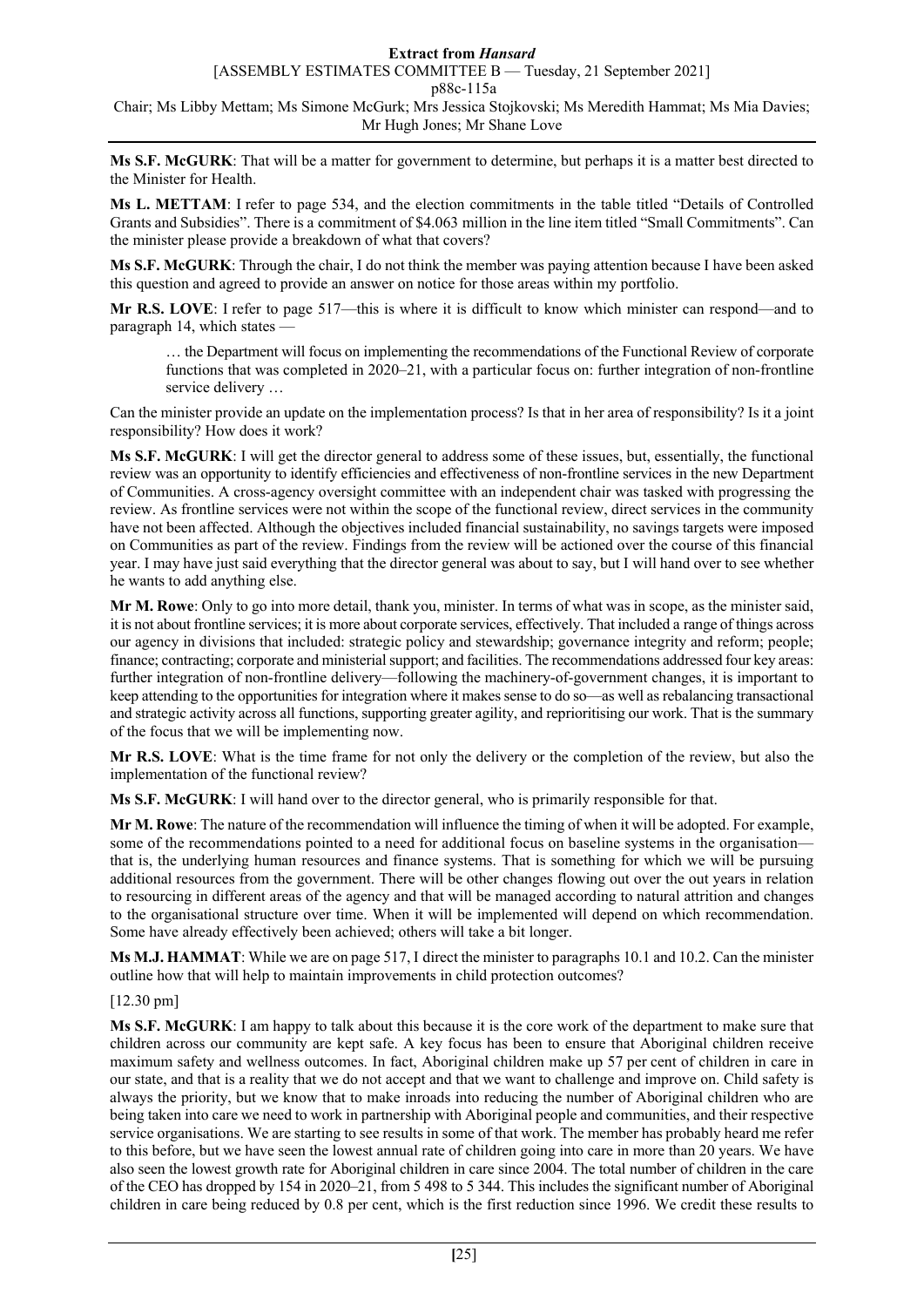[ASSEMBLY ESTIMATES COMMITTEE B — Tuesday, 21 September 2021]

p88c-115a

Chair; Ms Libby Mettam; Ms Simone McGurk; Mrs Jessica Stojkovski; Ms Meredith Hammat; Ms Mia Davies; Mr Hugh Jones; Mr Shane Love

our commitment to early intervention. Since coming to government, we have invested a total of \$112.5 million towards early intervention in child protection. One program being delivered is the Aboriginal in-home support service, which provides intensive in-home practical support for Aboriginal families to address safety issues and to keep children safely at home, and when children do go into care, it is for as short a period as possible and we reunify them as quickly as we can. As at 31 March this year, of the referrals made to the Aboriginal in-home support service between April 2019 and March 2020, 91 per cent of children were kept safely at home 12 months later. I repeat: between April 2019 and March 2020, 91 per cent of children were kept safely at home 12 months later, which is a real achievement. In May this year, I was pleased to announce a further \$10.3 million investment in a two-year expansion of that program, which is being led by the Wungening Aboriginal Corporation. The program is currently being delivered in the metropolitan area and this funding extension will support the work to design future expansion into regional areas. We are pleased with that work and hope that we can continue to expand to not only keep children safe, but also, if possible, keep them safe with their families.

**Ms L. METTAM**: I refer to page 525, child protection assessments and investigations, and specifically the line item "Employees (Full-Time Equivalents)". For the reporting period, for each child protection worker, how many case loads were over the recommended limit of 15?

**Ms S.F. McGURK**: Just while we are looking for those figures, I thought the member for Vasse would point out the growth in the number of FTEs in child protection over the forward estimates. I know the member would be as pleased as I am to see the government funding additional FTEs.

Within the Department of Communities, the management of child protection case loads is in accordance with the 2007 Western Australian Industrial Relations Commission order. Over the last year, the average case load ratio per worker has remained below the upper limit of 15 as stipulated by the order. Communities does not support the movement of cases for the purpose of data collection. Team leaders monitor and reassign cases in accordance with the need, which is reflected in the movement of cases and changes to an individual worker's case load. Cases that are unable to be allocated to a caseworker are allocated to a team leader as the nominated liaison officer for monitoring and tasking of actions. These cases are placed on the monitor list. The management of the monitor list is on a one-off triage process. The child and family's circumstances are regularly reviewed to assess any change to safety and risk factors. When a full-time caseworker is not allocated to a child and family, tasks are completed, where necessary, by other support staff and caseworkers within the district.

**Ms L. METTAM**: Just to clarify, the minister does not have information about how many case loads are over the upper limit—over 18?

**Ms S.F. McGURK**: Thanks, member. I think I referred to the average case load ratio remaining below the upper limit, but I can say that as at 4 June 2021, 712.56 FTEs were available for casework and a total of 85 caseworkers not FTE—had a case load of 15 or more recorded in the system. Of a total of 712.5 FTE, 85 workers—not FTE had a case load of 15 or more recorded in the system.

**Ms L. METTAM**: Okay. Thank you. During the reporting period, how many child protection workers ceased working for the department?

**Ms S.F. McGURK**: We do not have that information, sorry.

**Ms L. METTAM**: Is the minister able to provide it as supplementary information?

**The CHAIR**: Is that something the member can put on notice?

**Ms S.F. McGURK**: I am a bit unsure what the question is; does it include people who have resigned or people who have taken advantage of the voluntary targeted separation scheme? There could be many reasons that people have concluded working for the department in the child protection area. I am not exactly sure what the member wants.

**Ms L. METTAM**: How many child protection workers have left the role, whether they have resigned or moved into another position? Over the reporting period, how many child protection workers ceased working in that role?

**The CHAIR**: When you say "child protection workers", do you mean everyone who works at the Department for Child Protection and Family Support or do you mean frontline workers? The member will need to clarify this before the minister can assist her.

**Ms L. METTAM**: We are dealing with a specific line item.

The CHAIR: The specific line item refers to full-time employees; it does not refer to frontline workers or caseworkers. The line item to which the member referred does not assist the minister.

**Ms L. METTAM**: Over the reporting period, how many caseworkers have ceased working for the department?

**Ms S.F. McGURK**: I do not have that information and I am not sure what the member is hoping to elicit from that information. We have funded positions. We have FTEs, and that is usually the discussion with any government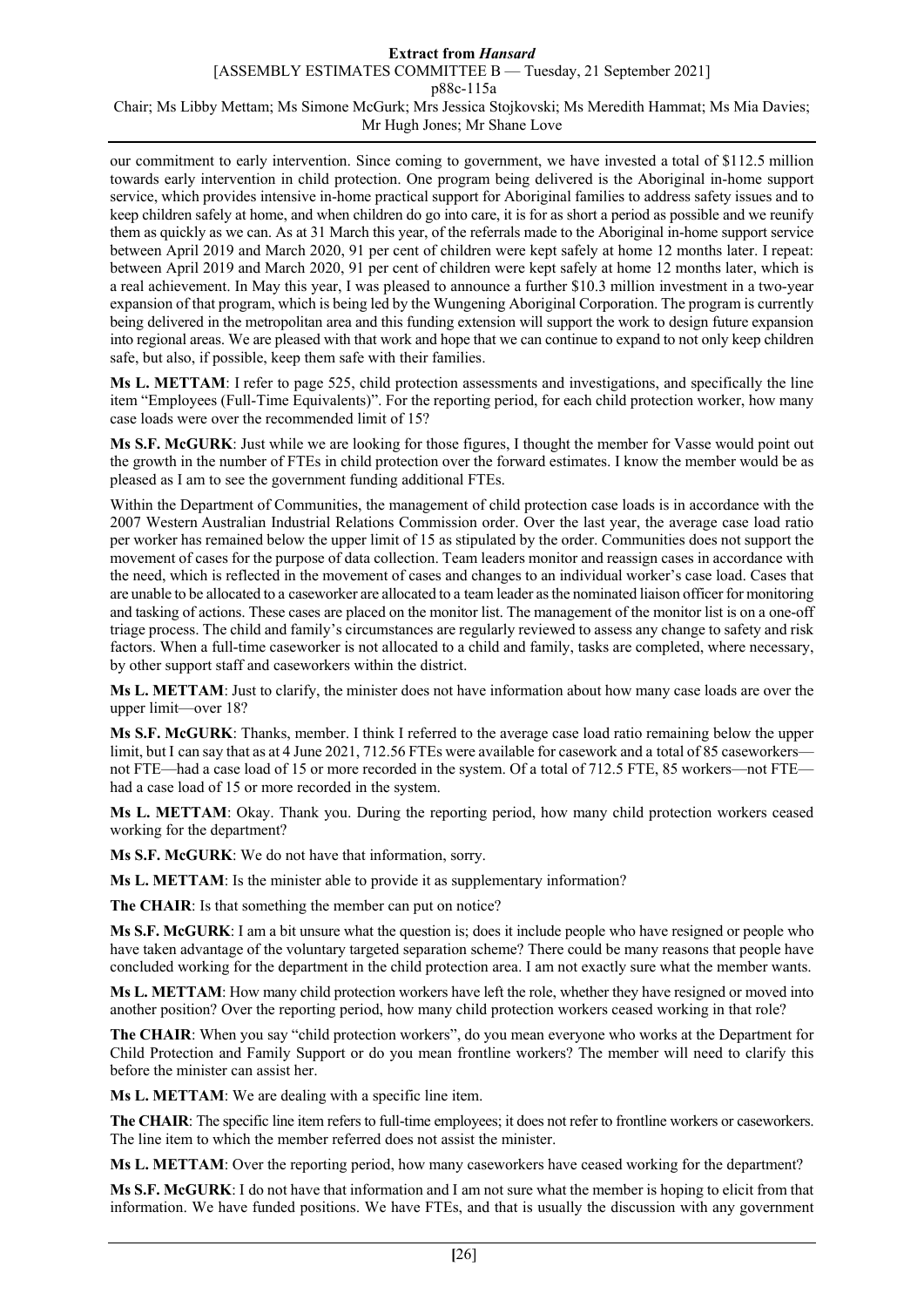department—how many FTEs have been allocated to do particular work. In fact, I said that I was hoping that the member for Vasse would be happy with the numbers that are reflected on page 525 because the number of full-time equivalents in 2020–21 is 562 but that number jumps to 575 in 2021–22. The cost-and-demand model has continued to provide for more FTE. People may have resigned for any number of reasons. I am not sure what the information would tell us. I am happy to discuss how many FTEs have been allocated to do child protection work within the department. This government is providing an increased number of FTEs.

**Ms L. METTAM**: Just to clarify, is the minister not willing to provide that information?

**The CHAIR**: The minister is perplexed as to what it is the member is seeking—I gather that is the issue.

**Ms S.F. McGURK**: Someone may have resigned for any number of personal reasons. There are myriad issues why someone would resign from the department, but an FTE position would be available and the position would be filled. I am not sure what it tells us to know whether someone resigned from the department for any number of reasons.

[12.40 pm]

**Mr R.S. LOVE**: I refer to the table on page 514 which has the heading "Spending Changes" on the previous page. Under ongoing initiatives is the Aboriginal community connectors program. No money seems to have been spent on that program this year, but two allocations have been made: \$6.8 million in the current budget and \$7.2 million in the forward estimates. Is this another short-term commonwealth-sponsored program or is it a state program? What does it achieve, what does it aim to achieve, where will it be based and what communities will be able to access it?

**Ms S.F. McGURK**: I will answer the question in two parts. These are spending changes. If we allocated money and spent it last year, it will not appear in this table. In 2019–20, the budget for Aboriginal community patrols or Aboriginal community connectors—that is the new name for the patrols and why the member might be a little confused about the program—was \$6.572 million. We have increased that amount over future years.

**Mr R.S. LOVE**: Is the minister saying that there is an underlying allocation of \$6.5 million and that we have added another \$6.8 million this year?

**Ms S.F. McGURK**: No. I said that the table that the member referred to is a table of spending changes. We allocated money and spent that money in past years, so there is no line item under 2020–21 because there is no spending change. Sorry, I gave the member the wrong year. In 2020–21, the budget was \$6.758 million —

**Mr R.S. LOVE**: Why does it have \$6.841 million in the budget papers?

**Ms S.F. McGURK**: It is not there because it was not a spending change. This table outlines the spending —

**Mr R.S. LOVE**: That is the actual money.

**Ms S.F. McGURK**: Yes. That is the actual amount.

**Mr R.S. LOVE**: Is the spending change the difference between those two figures or is it an extra \$6.8 million?

**Ms S.F. McGURK**: It is not extra money. It is the amount that is estimated to be spent in 2021–22.

**Mr R.S. LOVE**: All right, and then \$7.2 million in the following year —

**Ms S.F. McGURK**: Exactly.

**Mr R.S. LOVE**: — and then nothing after that. Is that because it is a commonwealth-funded program?

**Ms S.F. McGURK**: No; it is not a commonwealth-funded program. It is what the member might remember being called the Aboriginal community patrols program. It is now called the Aboriginal community connectors program and we have funded it for two years. We have extended service agreements and will continue to work on service redesign for better program outcomes. Procurement for 2022–23 service agreements will be conducted in 2021–22 to ensure the department's compliance with government procurement and contracting policies. The Aboriginal community connectors will be using a new mobile data collection application, or a connect app, to allow for near-instant data reporting to better measure outcomes that will assist in the program's evaluation in 2022. The program will continue to place a greater focus on prevention and collaboration with other agencies in partnership with local government, businesses and community sector organisations that align with the state's Aboriginal wellbeing priorities. In 2021–22, there is program funding for that in the Gascoyne, the goldfields, the Kimberley, the midwest, the Perth metropolitan area and the Pilbara, and there are some statewide costs as well.

**Mr R.S. LOVE**: The department has not slated to change that program in the next year or two and it is working on extending it into the future, depending on circumstances, demand et cetera. What happens when some of the communities receive a cash allocation? For instance, there has been a native title settlement in the midwest with a rather large cash allocation going into those communities, as there will be in the south west in various boodjars. Will those communities then take on some of those services? Does the minister see that as part of the future funding arrangement for these types of patrols, or are they slated to continue to be a function of government?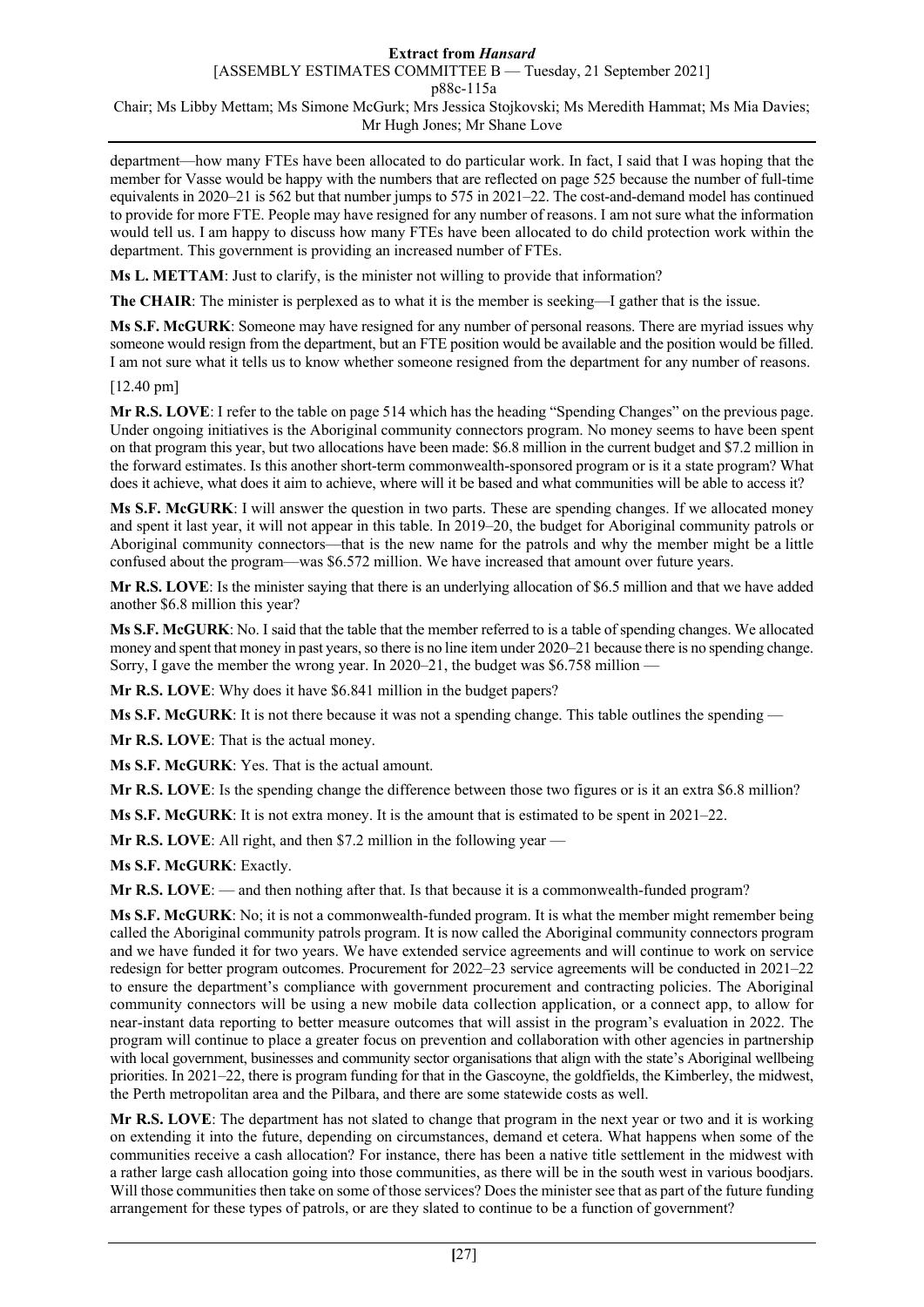**Ms S.F. McGURK**: I am not the Minister for Aboriginal Affairs and I would not venture to try to answer that question about what is contemplated within those native title settlements. For a more accurate answer, the member is probably better off asking the Minister for Aboriginal Affairs.

**Ms L. METTAM:** I refer to the table on page 514 and the second line item under ongoing initiatives, "Child Protection— Cost and Demand Growth". What are the reasons for the significant variance in the spending changes in the forward estimates?

**Ms S.F. McGURK**: The line item that the member identified is about the effect of the cost-and-demand model of funding. Although that system has been in place since 2008–09, it has been refined and changed over the years. In answer to the member's question, there are two components to the total amount. One is "salary expenses" and the other is "all other expenses". The salary expenses for the cost-and-demand model do not decrease, but increase from 2021–22 over the forward estimates. It is the "all other expenses" and some of the overheads that are changed and result in that negative figure that the member referred to in 2022–23. It is not the salary component that changes but the "all other expenses" or overheads. Out of the total amount, the salary expenses from 2021–22 increase to \$5.4 million; in 2022–23, they increase to \$5.729 million; in 2023–24, they increase to \$17.23 million; and in 2024–25, they increase to \$28.995 million. They are significant increases in the salary component, which I know the member will be happy to hear about. For "all other expenses", some of which are the overheads and interagency transfers, there is a decrease. In 2021–22, it is a decrease of \$4.956 million, and in 2022–23, it is a decrease of \$8.627 million. That gives a total in 2022–23 of a decrease of \$2.898 million. I hope that makes sense.

**Ms L. METTAM**: Yes, thank you.

**Ms S.F. McGURK**: That decrease, as it appears in the budget papers, does not affect any frontline services. In fact, the salaries go up, as I indicated.

**Mr R.S. LOVE**: I refer to each of the six service areas and the full-time equivalent employee numbers —

**Ms S.F. McGURK**: What page number, member?

[12.50 pm]

**Mr R.S. LOVE**: Page 522. There are 384 FTEs in community services. In service area 2, "Homelessness Support Services", there are 16 people; in area 3, "Earlier Intervention and Family Support Services", there are 365 people; in area 4, "Preventing and Responding to Family and Domestic Violence", there are 46; in area 5, there are 575 -

**The CHAIR**: The member is referring to pages 523 and 524.

**Mr R.S. LOVE**: I am asking about the total number of employees that the minister is responsible for, basically. In area 6, "Care Arrangements and Support Services for Children in the CEO's Care" -

**Ms S.F. McGURK**: I do not mean to interrupt, but I am not following the member at all. What page number are we on?

**Mr R.S. LOVE**: I am asking the minister about all the employees in the minister's various service areas. According to the budget document, the minister is responsible for six areas; so the various number of employees in each of the six areas —

**The CHAIR:** Minister, the member is spanning the services and key efficiency indicators from page 522 through to page 526.

**Mr R.S. LOVE**: Yes, and each one has the number of full-time equivalent employees. In relation to the department's provision of incentives, or shall we say facilitating people to be vaccinated against COVID-19, is there a program to ensure that employees in frontline services are at least encouraged to be vaccinated? Are there opportunities for people to be vaccinated on the job, or is time allocated for people to leave work to get vaccinated? Will some sort of record be kept of employees' vaccinations into the future?

**Ms S.F. McGURK**: Now we have got to the bottom of what we are talking about, I will ask the director general to talk about this because I know he has been directly involved.

**Mr M. Rowe**: The department has been actively encouraging all staff to be vaccinated, particularly those in frontline roles who work with children or vulnerable people. As the member is aware, that is not compulsory, and neither is it compulsory for staff to report whether they have been vaccinated or not. We have a very easy to use online facility that staff are encouraged to use to notify us when they have been vaccinated, either for their first vaccination or second. We have a record of who has been vaccinated from those amongst our staff who have been willing to tell us. Suffice to say, it is an ongoing program that we absolutely encourage all our staff to be vaccinated and we hope that they do so.

**Mr R.S. LOVE**: We know that certain health professionals, and staff in disability services et cetera, have to be vaccinated. I take it that none of the department's workers in service areas 1 to 6 fall into that category?